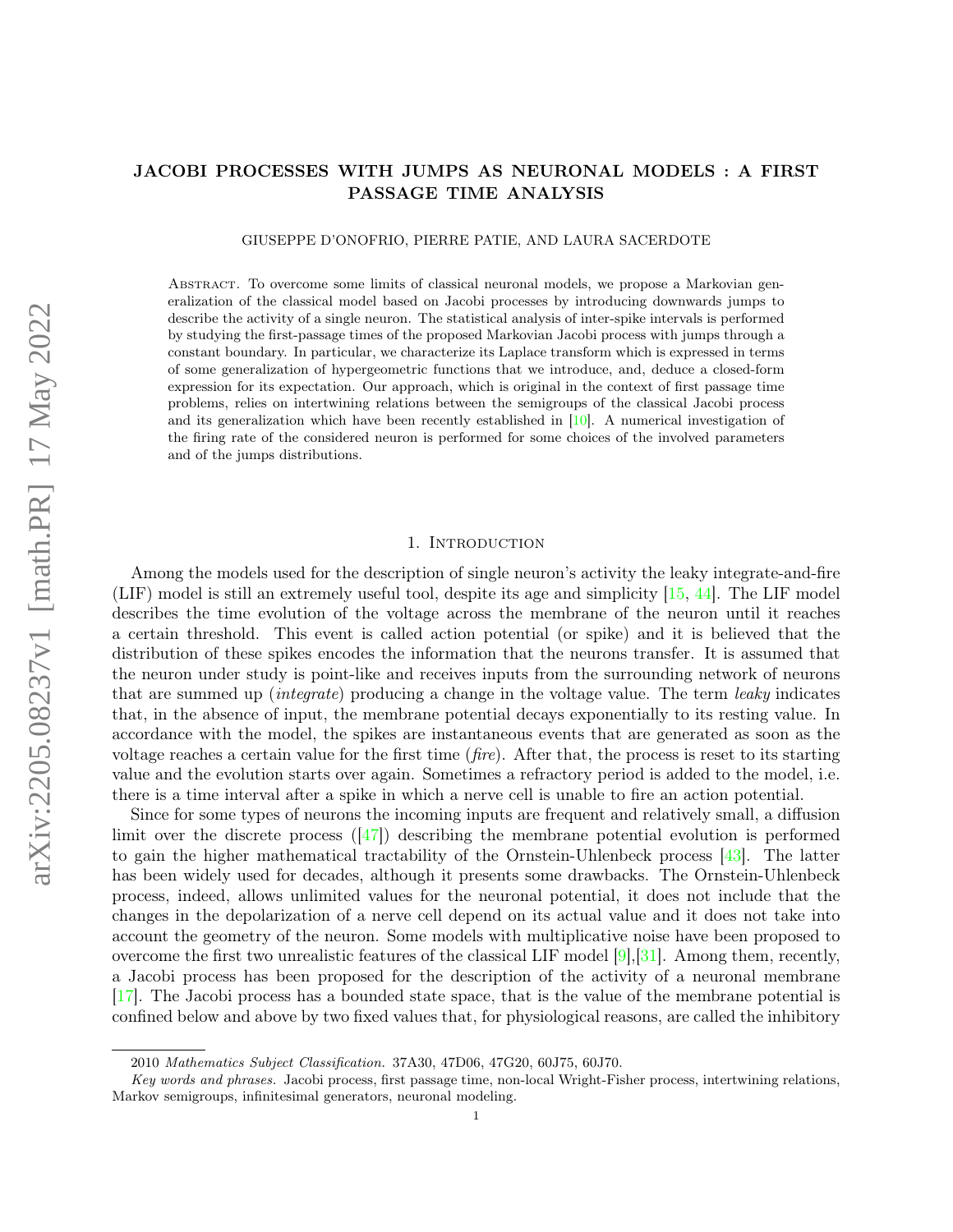and excitatory reversal potentials. Moreover, the change in the membrane potential determined by an incoming input depends on the distance between its actual state and the two reversal potentials.

However, the pure-diffusion models do not account for the spatial geometry of the neurons and do not discriminate among different sources of incoming inputs. Clearly, inputs arriving from nearby neurons or impinging on the soma region of the neuron have an higher effect than those arriving in less sensible parts of the neuron. In order to include these features in the model, and since not all the inputs are infinitesimal and their frequencies may prevent a diffusion limit, jump-diffusion models have been proposed [\[20,](#page-18-4) [46\]](#page-19-4). These models have been proven to describe the activity of motor neurons and pyramidal neurons  $[27, 35]$  $[27, 35]$  $[27, 35]$ . Here, we investigate the features of a neuronal model in which the membrane potential evolves, between two consecutive spikes, according to a Jacobi type process with state-dependent jumps.

To develop the analysis on its firing activity, we investigate the first-passage-time problem for the Jacobi process with jumps, that is the mathematical counterpart of the time of generation of the action potential. To this end, we propose an original approach in this context, which is based on intertwining relationships between the semigroups of the generalized Jacobi processes and the one of the classical Jacobi diffusion process which were identified recently in [\[10\]](#page-18-0), see also [\[37\]](#page-19-6) for further analytical results on these semigroups. Intertwining relations have proved to be a powerful concept in a variety of contexts in mathematics ranging from the spectral and ergodicity theory of non-self-adjoint semigroups, see  $[11, 42, 40]$  $[11, 42, 40]$  $[11, 42, 40]$  $[11, 42, 40]$  $[11, 42, 40]$  and the references therein. This paper provides an additional application of such concept in the potential theory of Markov processes by transferring q-invariant functions from a reference semigroup to semigroups that are in its (intertwining) orbit. This device enables us to characterize the Laplace transform of the first passage time of the process through a boundary (or in the modeling framework the firing time of the neuron) in terms of some generalized hypergeometric functions that we introduce.

The paper is oranized as follows. In Section 2, we introduce the neuronal model based on the jump-diffusion Jacobi process through its infinitesimal generator and a qualitative description of the dynamics together with the involved parameters. Mathematical results on the non-local Jacobi operator, necessary for the analysis of the model, are obtained in Section 3 using intertwining relations between the classical Jacobi semigroup and the non-local one. In particular we show that the process under study has only downward jumps and we provide and explicit form of the Laplace transform of the related first-passage time. Using these results, in Section 4, an analysis of the firing activity of the neuron described by a Jacobi process with jumps is carried out focusing on some illustrative examples. In particular, we show that the jumps reduce the firing rate and introduce a saturation effect, despite the absence of a refractory period.

The strengths of the presented model rely on the improved adherence to phenomenological reality: the jumps are state-dependent and are able to reduce the firing rate and introduce saturation. The latter feature is observed in other models only if a non-zero refractory period is introduced. Otherwise the firing rate can generally grow unbounded, and this is clearly unrealistic. Moreover the high degree of freedom in the choice of the jump distribution allow the description of different situations.

Finally we stress that, despite the application in the context of mathematical neurosciences, the results on the Jacobi process with jumps and its first passage time through a constant boundary are novel and of a general nature.

We mention that Jacobi processes have been popular in applications such as population genetics. under the name Wright-Fisher diffusion, see e.g. Griffiths et al.  $[24, 23]$  $[24, 23]$  $[24, 23]$ , Huillet  $[26]$ , and Pal  $[39]$ , and in finance, see e.g. Delbaen and Shirikawa [\[16\]](#page-18-10) and Gourieroux and Jasiak [\[21\]](#page-18-11).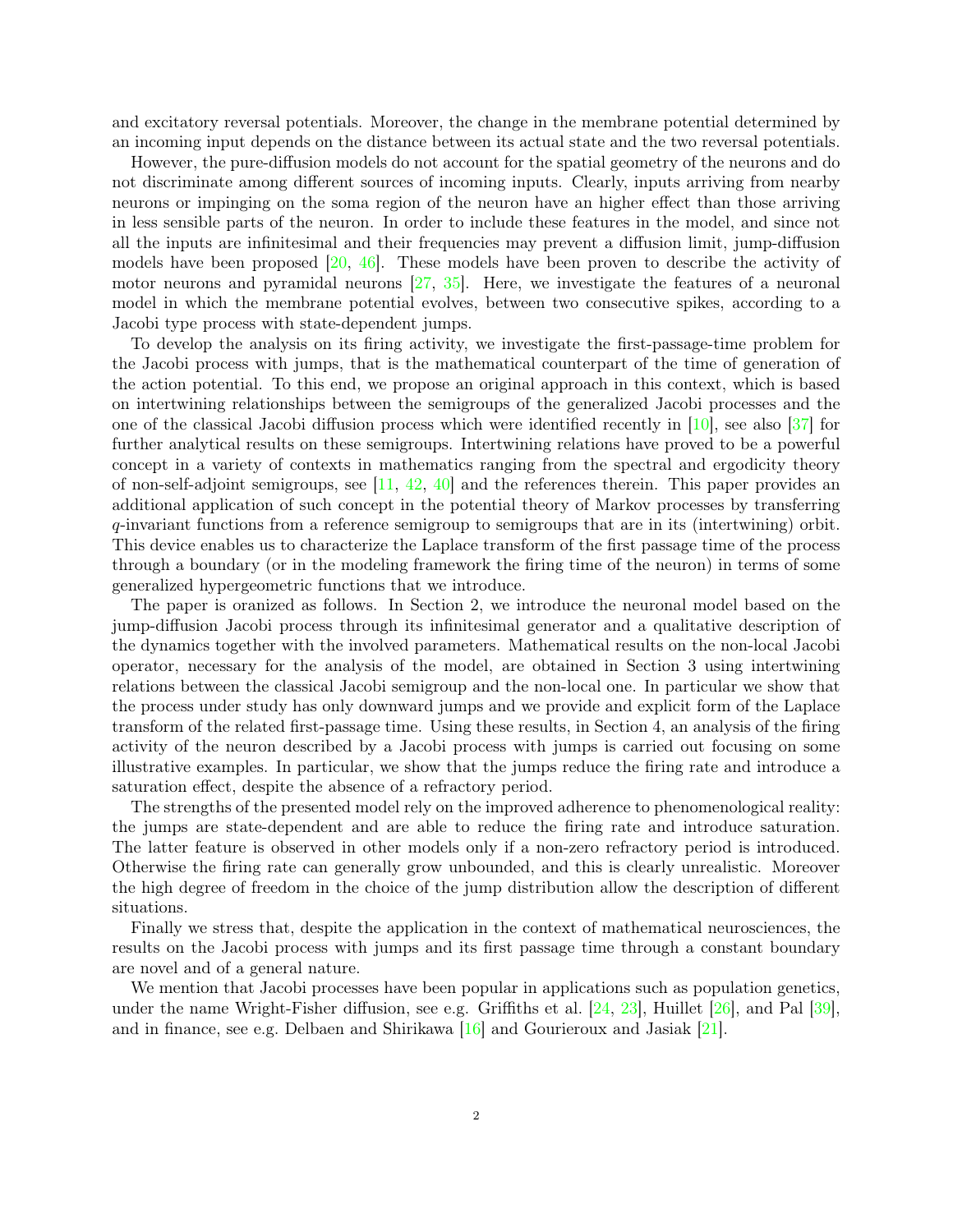## <span id="page-2-1"></span>2. A Jacobi process with jumps as a neuronal model

We describe the evolution of the neuronal membrane depolarization between two consecutive spikes of a single neuron as the Markovian realization  $X = (X_t)_{t\geqslant0}$  of a non-local perturbation of the generator  $J_V$  of the classical Jacobi neuronal model  $V = (V_t)_{t \geq 0}$ . We recall that the latter is obtained as a Kurtz-type diffusion approximation of a Stein's model with reversal potentials [\[47\]](#page-19-1). In that model two independent homogeneous Poisson processes represent the excitatory and inhibitory neuronal inputs, with intensities  $\nu_E > 0$  and  $\nu_I > 0$ , respectively. They describe the arrival of excitatory and inhibitory potentials and are such that the input parameters are

(2.1) 
$$
\mu_e = e \nu_E \quad \text{and} \quad \mu_i = i \nu_I
$$

where i and e are constants such that  $-1 < i < 0 < e < 1$ . Denoting by  $V_I < 0 < V_E$  the inhibitory and excitatory reversal potentials, respectively, we recall that V is a diffusion on  $E_V = [V_I, V_E]$ . Its infinitesimal generator takes the form, for a smooth function  $f$  on  $E_V$ ,

<span id="page-2-2"></span>(2.2) 
$$
\mathbf{J}_V f(x) = \sigma^2 (V_E - x)(x - V_I) f''(x) - \left(\frac{1}{\tau} x - \mu_e (V_E - x) - \mu_i (x - V_I)\right) f'(x)
$$

where the diffusion coefficient  $\sigma > 0$  controls the amplitude of the noise and  $\tau > 0$  is the membrane time constant taking into account the spontaneous voltage decay toward the resting potential (set equal to zero here) in the absence of inputs,  $\mu_e$  and  $\mu_i$ . Finally, the refractory period is assumed equal to zero.

The dynamics between two consecutive spikes of the new class of neuronal models  $X$  that we propose is described as a Markov (in fact, a Feller) process on  $E_V$  with càdlàg trajectories whose infinitesimal generator, for a smooth function  $f$  on  $E_V$ , is given as the following non-local perturbation of the generator of the classical Jacobi process

<span id="page-2-0"></span>(2.3) 
$$
\mathbb{J}_X f(x) = \mathbf{J}_V f(x) + \int_{V_I}^{V_E} (f(r) - f(x)) N_V(x, dr)
$$

where the kernel  $N_V(x, dr) = \frac{V_E - V_I}{x - V_I} \Pi_V(x, dr) \mathbb{I}_{\{r < x\}}$  with  $\Pi_V$  the total variation of the measure image, by the mapping  $r \mapsto \ln(\frac{x-V_I}{r-V_I})\mathbb{I}_{\{r\leq x\}}$ , of  $\Pi$  a finite non-negative Radon measure on  $\mathbb{R}_+$  with  $\int_0^\infty r \Pi(dr) < \infty$ . We shall show in Proposition [3.1](#page-5-0) that the family (indexed by  $\Pi$ ) of linear operators  $J_X$  is the infinitesimal generator of a Feller process admitting an unique stationary measure. This will be achieved by identifying a homeomorphism, an intertwining relation à la Dynkin, between these semigroups and the one of Jacobi processes with jumps on  $(0, 1)$  recently introduced in [\[10\]](#page-18-0).

If the jump kernel is a finite measure, which is the case of  $\Pi_V$  here, there is a nice path interpretation of the Markov process that can be read off from its generator, see e.g. Bass [\[5\]](#page-18-12). Indeed, one has the following description of dynamics of the voltage  $X$ : the potential starts by undergoing the same dynamics than the classical Jacobi neuronal model  $V$  until being killed at a random time T whose survival probability up to time t is given by  $e^{-\frac{V_E-V_I}{X_t-V_I}\Pi(\mathbb{R}^+)}$ , where we used the fact that  $N_V(x, E_V) = \frac{V_E - V_I}{x - V_I} \Pi(\mathbb{R}^+)$ . At the time of death  $\mathcal{T}$ , restart it (in a sense made precise through for instance the work of Meyer [\[36\]](#page-19-10)) with distribution  $\frac{N_V(X_{\mathcal{T}-,dr})}{N_V(X_{\mathcal{T}},E_V)}$ , where  $X_{t-} = \lim_{s \uparrow t} X_s$  stands for the left-limit, and, repeat the procedure. In other words, the neuronal model  $X$  behaves like the classical Jacobi neuronal model but at some random times performs downwards jumps (as we have, by definition, the support of the kernel  $N_V(x, dr)$  is  $V_I < r < x$ ) according to the distribution given above. In particular, we underline that both the size and the frequency of the jumps are state-dependent. Moreover, the closer x gets to the inhibitory reversal potential  $V_I$ , the larger  $N_V(x, E_V)$  is, that is the number of jumps becomes more frequent but the corresponding depolarization is small, as the support of the distribution of the amplitude of jumps is  $[0, x-V_I]$ . Also, different choices of  $\Pi$  allow different sizes of the jumps: the more mass Π concentrates around zero, the smaller is the amplitude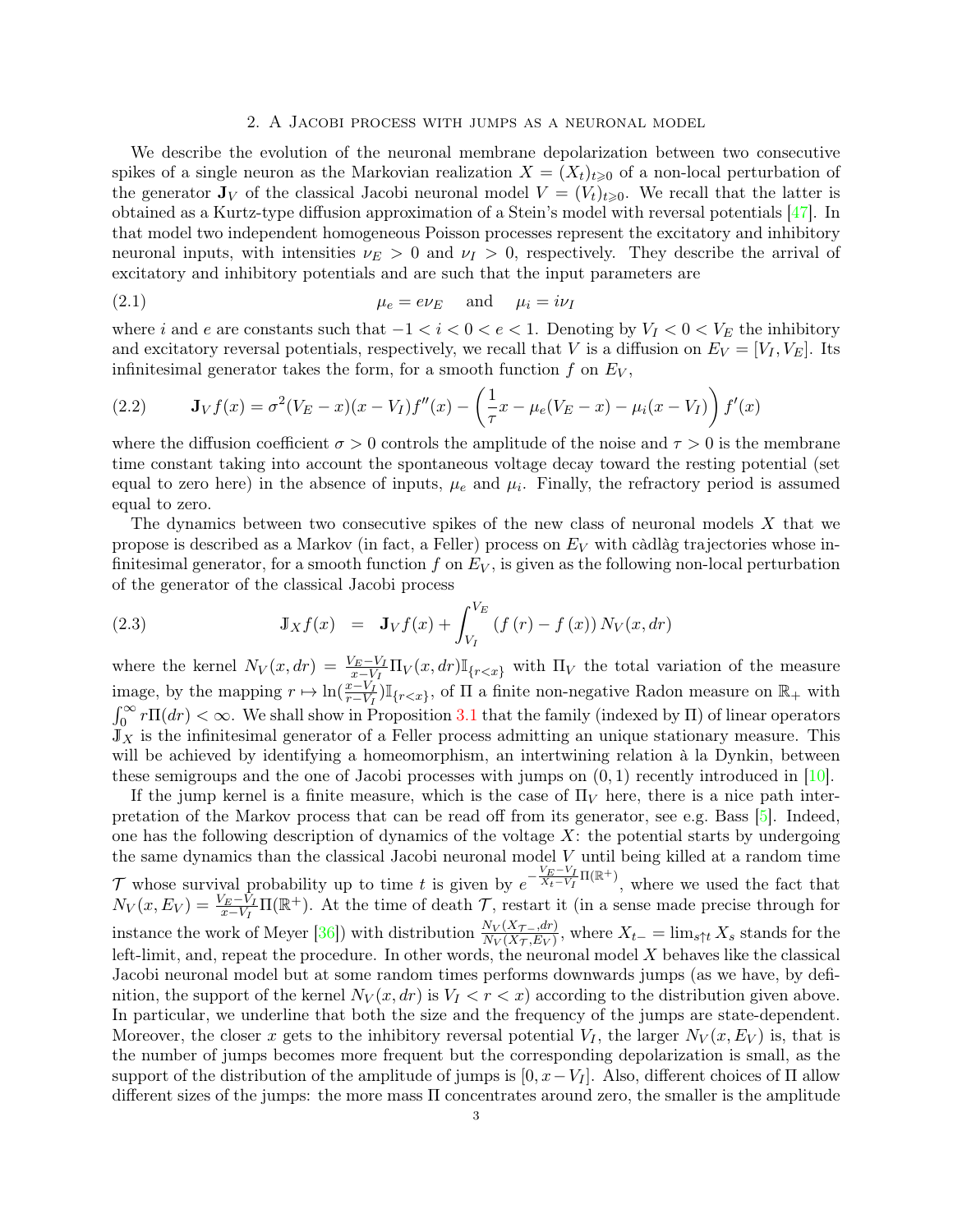of jumps, if Π admits large values with high probability, the voltage can be almost reset after the jump. We stress that the latter scenario could be the result of a rare event for the type of measures II considered in the following. We consider the case when  $\Pi(dr) = e^{-\alpha r} dr$ ,  $\alpha$ ,  $r > 0$ . Then, easy computation yields that  $N_V(x, dr) = (V_E - V_I) \frac{(r - V_I)^{\alpha - 1}}{(x - V_I)^{\alpha + 1}} \mathbb{I}_{\{r < x\}} dr$  and thus  $N_V(x, E_V) = \frac{V_E - V_I}{\alpha (x - V_I)}$ . In this case, the probability that there is a jump of amplitude lower than  $y \in (0, x - V_I)$  is given by  $\left(1-\frac{y}{x-}\right)$  $x-V_I$  $\big)^{\alpha+1}$ .



Figure 1. A realization of a Jacobi process with jumps (bottom figure) and corresponding number of jumps (top figure). The jump frequency increases for X approaching  $V_I$  (in the figure  $V_I = -10$ ,  $V_E = 100$ ), as it can be seen from the two plots for  $t > 0.6$ .

At first sight, one may be surprised that the dynamics of the neuronal stochastic model is described in terms of the generator compared to the usual path definition of diffusions as solution to a stochastic differential equation. However, this is probably the most natural way when one is dealing with state dependent jumps processes. Indeed, the theory of stochastic differential equations for Markov processes with jumps is still incomplete regarding for instance the existence and uniqueness of a solution, and when available for state dependent jumps processes, it involves integral with respect to some Poisson random measures which makes its interpretation scarcely intuitive.

The motivation for considering the Jacobi process with state dependent jumps as a model of neuron's activity are several folds. On the one hand, the inhibition is well known to be regulatory of neuronal excitability and has a role in information transmission. The study, for state-dependent inputs, of the effect of inhibition on output indicators like signal to noise ratio, effective diffusion coefficient of the spike count and degree of coherence demonstrates that inhibitory input acts to decrease membrane potential fluctuations increasing spike regularity (see for example [\[3,](#page-18-13) [4,](#page-18-14) [18,](#page-18-15) [46\]](#page-19-4)). Moreover the state dependence of the jumps preserves the fundamental improvement with respect to the Ornstein-Uhlenbeck model that the changes in the depolarization depends on the actual value of the voltage. In addition it allows the possible description of the sites in which the neuron receive the inputs giving the chance to relax the assumption that the cell is point-like.

We prove in Lemma [3.1](#page-7-0) that, under assumptions motivated by realistic interpretation of the involved parameters,  $X$  has only downward jumps. This property suggests to apply, possibly, the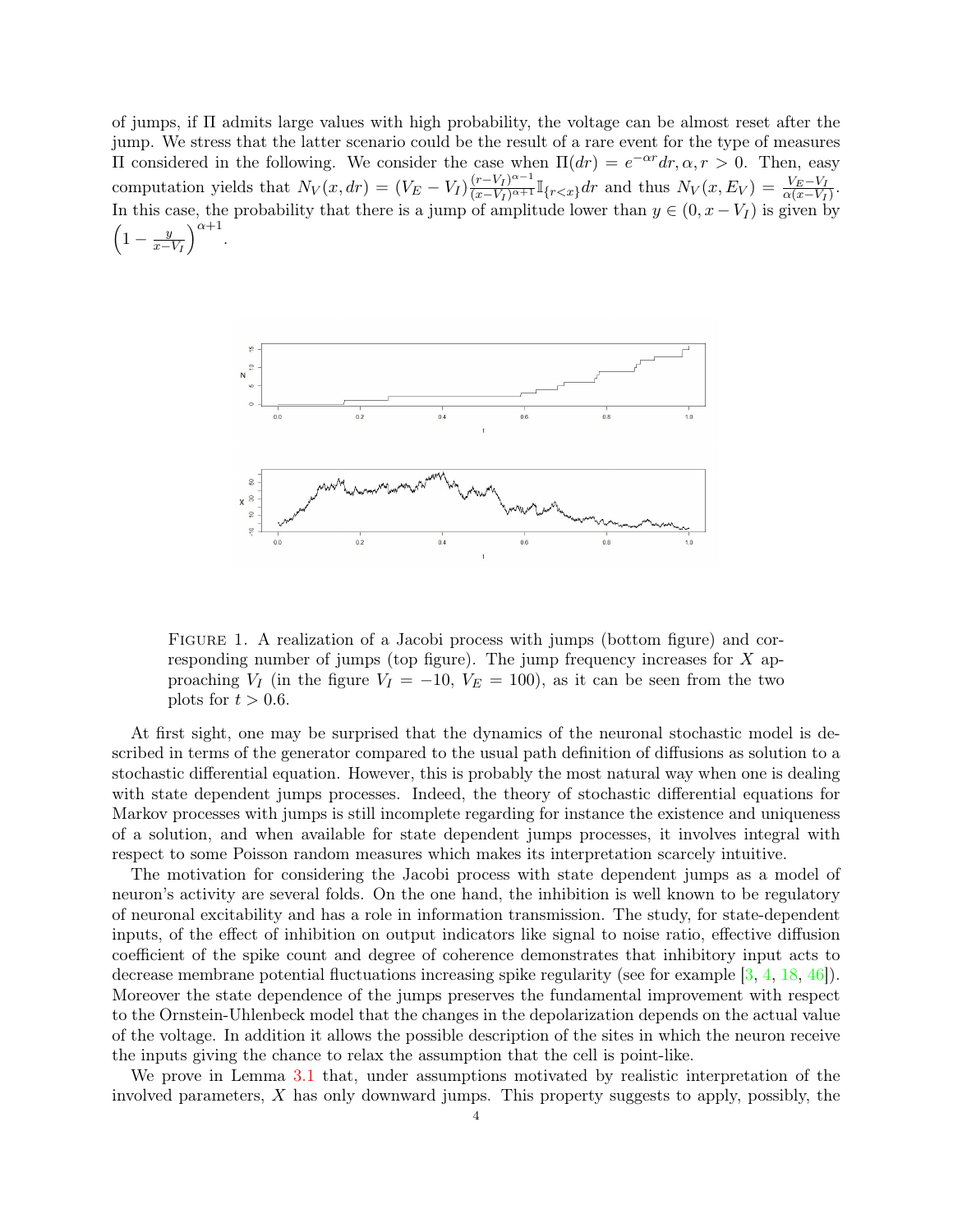model to the probabilistic study of the effect of anti-epileptic drugs on a neuron whose firing activity is too intense, see  $|48|$ .

### 3. Jacobi processes with jumps and their first passage time problems

<span id="page-4-4"></span>In this section, we start by providing a homeomorphism between the neuronal model  $X$  defined in the previous section and generalized Jacobi processes with jumps that have been introduced in [\[10\]](#page-18-0). Then, we proceed by characterizing the Laplace transform of the first passage time to a fixed level by these generalized Jacobi processes.

3.1. Jacobi processes and neuronal models with jumps. Let us denote by  $Y = (Y_t)_{t\geq0}$  the generalized Jacobi process with jumps defined in  $[10]$  as follows. It is a Feller process on  $[0, 1]$  whose infinitesimal generator is given, for a smooth function  $f$  on [0, 1], by

(3.1) 
$$
\mathbb{J}_Y f(x) = \mathbf{J} f(x) + \int_0^\infty (f(e^{-r}x) - f(x)) \frac{\Pi(dr)}{x}
$$

where J is the classical Jacobi operator

<span id="page-4-3"></span><span id="page-4-2"></span>
$$
\mathbf{J}f(x) = \frac{\sigma^2}{2}x(1-x)f''(x) - (\lambda x - \mu)f'(x)
$$

with  $\sigma^2 > 0$ ,  $\Pi$  is, as in [\(2.3\)](#page-2-0), a finite, non-negative Radon measure on  $\mathbb{R}_+$  with  $\hbar = \int_0^\infty r \Pi(dr) < \infty$ , and, we have set, to simplify the notation,

(3.2) 
$$
\lambda = \frac{1}{\tau} + \mu_e - \mu_i \text{ and } \mu = \mu_e - \frac{V_I}{\tau(V_E - V_I)},
$$

where these parameters were introduced in  $(2.1)$  and  $(2.2)$ . Throughout, we impose the following assumption that guarantees that  $V_I$  is an entrance boundary

(3.3) 
$$
\mu_e > \hbar + \frac{\sigma^2}{2} + \frac{V_I}{\tau(V_E - V_I)}
$$
 or, equivalently,  $\lambda > \mu > \hbar + \frac{\sigma^2}{2}$ ,

since  $\mu_i < 0$ . The latter condition is a standing assumption in [\[10\]](#page-18-0).

<span id="page-4-1"></span><span id="page-4-0"></span>Next, let us write, for  $u \geq 0$ ,

(3.4) 
$$
\phi(u) = u + \left(\frac{2}{\sigma^2}\mu - \frac{2}{\sigma^2}\hbar - 1\right) + \frac{2}{\sigma^2}\int_0^\infty (1 - e^{-ur})\overline{\Pi}(r)dr
$$

where  $\overline{\Pi}(r) = \int_r^{\infty} \Pi(du)$ . We observe that the condition [\(3.3\)](#page-4-0), i.e.  $\mu > \hbar + \frac{\sigma^2}{2}$  $\frac{\sigma^2}{2}$ , is also equivalent to

<span id="page-4-5"></span>(3.5) 
$$
\phi(0) = \left(\frac{2}{\sigma^2}\mu - \frac{2}{\sigma^2}\hbar - 1\right) > 0.
$$

Under this condition, it is not difficult to check that  $\phi$  is a Bernstein function, i.e.  $\phi : [0, \infty) \to [0, \infty)$ is infinitely differentiable on  $\mathbb{R}_+$  and  $(-1)^{n+1} \frac{d^n}{du^n} \phi(u) \geq 0$ , for all  $n = 1, 2, \ldots$  and  $u \geq 0$ , see Schilling et al. [\[45\]](#page-19-12) for a thorough exposition on Bernstein functions and subordinators. We denote throughout by  $\mathbf{B}_J$  the subset of Bernstein functions of the form [\(3.4\)](#page-4-1) which satisfies the condition  $\phi(0) > 0.$ 

We also observe that  $J_Y$  (resp.  $\phi$ ) is uniquely determined by  $\sigma^2$ ,  $\Pi$ ,  $\mu$  and  $\lambda$  (resp.  $\sigma^2$ ,  $\Pi$ ,  $\mu$ ) so that, for a fixed  $\lambda$ , there is a one-to-one correspondence between  $\phi$  and  $\mathbb{J}_Y$ .

Next, for any  $n \in \mathbb{N}$ , we set

(3.6) 
$$
W_{\phi}(n+1) = \prod_{k=1}^{n} \phi(k)
$$

with the convention  $\prod_{k=1}^{0} \phi(k) = 1$  and where throughout we write  $\mathbb{N} = \{0, 1, 2, \ldots\}$ . Note that  $W_{\phi}$  is solution to the recurrence equation  $W_{\phi}(n+1) = \phi(n)W_{\phi}(n)$ , with  $W_{\phi}(1) = 1$ , and we refer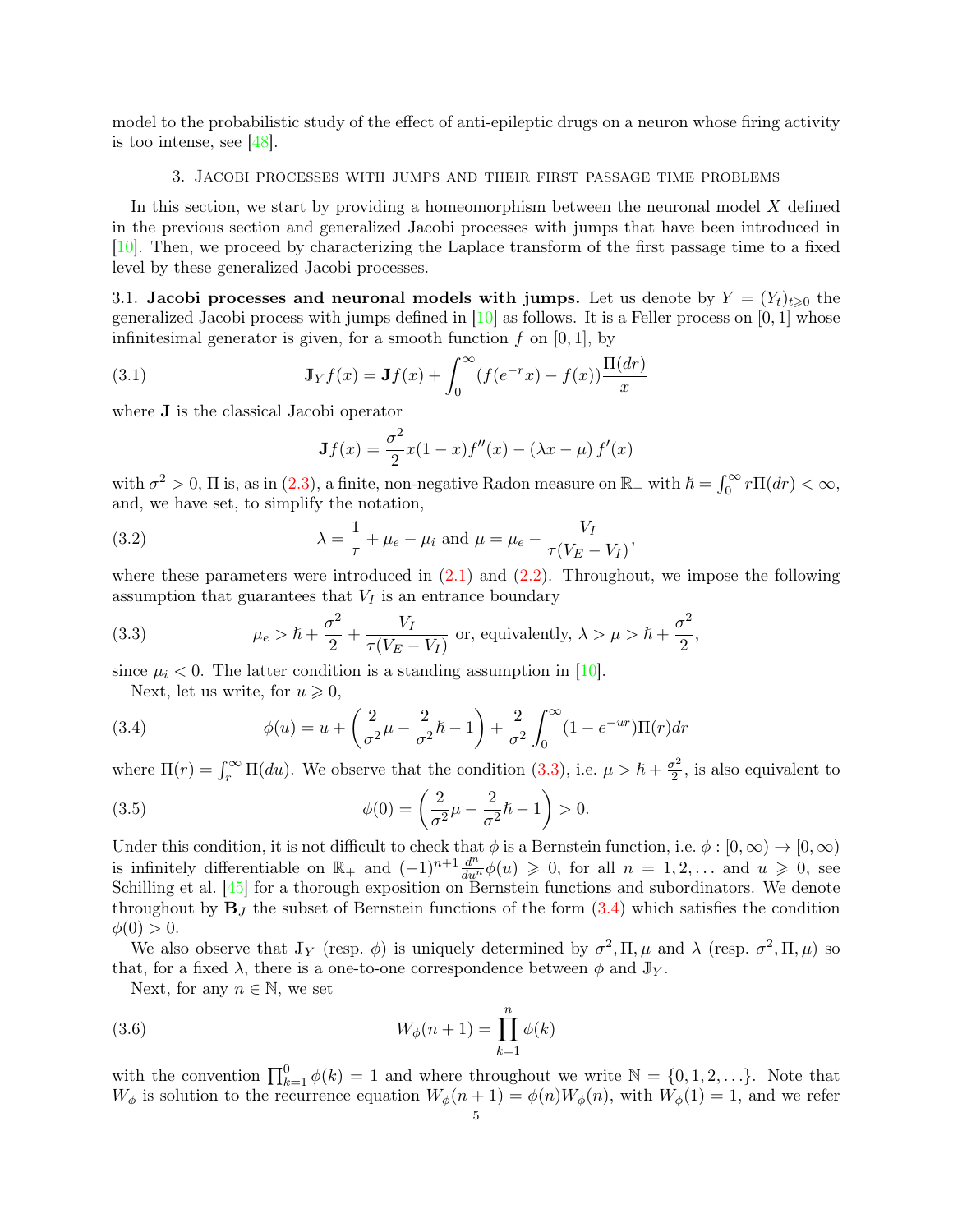to Patie and Savov [\[41\]](#page-19-13) for a thorough account on this set of functions that generalizes the gamma function, which appears as a special case when  $\phi(n) = n$ .

Next, it is shown, in [\[10,](#page-18-0) Theorem 2.1], that there exists an absolutely continuous probability measure whose support is [0, 1], with a continuous density denoted by  $\beta$  that is positive on (0, 1). Being of compact support, its law is moment determinate, and, more specifically, one has, for any  $n \in \mathbb{N}$ ,

<span id="page-5-3"></span>(3.7) 
$$
\int_0^1 x^n \beta(x) dx = \frac{W_\phi(n+1)\Gamma(\frac{2\lambda}{\sigma^2})}{\Gamma(\frac{2\lambda}{\sigma^2}+n)}.
$$

Note that, in particular, using  $(3.4)$ , one gets the following expression for the first moment of  $\beta$ 

<span id="page-5-2"></span>
$$
(3.8)\qquad \int_0^1 x\beta(x)dx = \sigma^2 \frac{\phi(1)}{2\lambda} = \sigma^2 \frac{\left(\frac{2}{\sigma^2}\mu - \frac{2}{\sigma^2}\hbar\right) + \frac{2}{\sigma^2}\int_0^\infty (1 - e^{-r})\overline{\Pi}(r)dr}{2\lambda} = \frac{\mu - \int_0^\infty e^{-r}\overline{\Pi}(r)dr}{\lambda}.
$$

We also point out that when  $\phi(u) = u$ ,  $\beta$  boils down to the Beta distribution, which is easily identified from the expression of its moments as in this case  $W_{\phi}(n+1) = n!$ . Other examples will be provided in Section [4.1.](#page-12-0)  $\beta$  turns out to be the stationary measure of the Feller semigroup Q. that is for all  $f \in C([0,1])$ , the Banach space of continuous functions on [0, 1] equipped with the sup-norm  $|| \cdot ||_{\infty}$ , and  $t \geq 0$ ,

(3.9) 
$$
\beta[\mathbb{Q}_t f] = \beta[f] = \int_0^1 f(y)\beta(dy)
$$

where the last equality serves as a definition for the notation  $\beta[f]$ . The extension of  $J_Y$  to an operator on  $L^2(\beta)$ , still denoted by  $J_Y$ , is the infinitesimal generator, having  $\mathscr{P}$ , the algebra of polynomials, as a core, of an ergodic Markov semigroup  $\mathbb{Q} = (\mathbb{Q}_t)_{t \geq 0}$  on  $L^2(\beta)$  whose unique invariant measure is  $\beta$ .

It is then classical, see either Bakry et al. [\[6\]](#page-18-16) or Da Prato [\[13\]](#page-18-17), that given a Markov semigroup on  $C([0,1])$  with invariant probability measure  $\beta$  one may extend it to a Markov semigroup on  $L^2(\beta)$ , the weighted Hilbert space being defined as

<span id="page-5-1"></span>
$$
L^{2}(\beta) = \{ f : [0,1] \to \mathbb{R} \text{ measurable with } \beta[f^{2}] < \infty \}.
$$

Such a semigroup is said to be ergodic if, for every  $f \in L^2(\beta)$ ,  $\lim_{T \to \infty} \frac{1}{T}$  $\frac{1}{T} \int_0^T \mathbb{Q}_t f dt = \beta[f]$  in the  $L^2(\beta)$ -norm.

<span id="page-5-0"></span>**Proposition 3.1.** Let  $X = (X_t)_{t \geq 0}$  where, for any  $t \geq 0$ ,  $X_t = g(Y_t)$  with  $g(x) = (V_E - V_I)x + V_I$ . Then X is a Feller process on  $E_V = [V_I, V_E]$  which admits the measure  $(V_E - V_I)^{-1}\beta\left(\frac{x-V_I}{V_E - V_I}\right)$  $V_E-V_I$  $\big) dx$ as the unique stationary measure. Its infinitesimal generator is the closure of  $(\mathbb{J}_X,\mathscr{P})$ , where  $\mathbb{J}_X$ is defined in  $(3.1)$  and  $\mathscr P$  is a core. Moreover, we have, on  $\mathscr P$ ,

$$
\mathbb{J}_X G f = G \mathbb{J}_Y f
$$

where  $Gf(x) = f \circ g(x)$  is a homeomorphism from [0, 1] onto  $[V_I, V_E]$ .

*Proof.* Since g is a homeomorphism from [0, 1] onto [V<sub>I</sub>, V<sub>E</sub>] with inverse function  $h(x) = \frac{x-V_I}{V_E-V_I}$ and, from  $[10, \text{Lemma 3.7 and its proof}]$  $[10, \text{Lemma 3.7 and its proof}]$ , Y is a Feller process on  $[0, 1]$ , we deduce that X is also a Feller process on  $E_V$ . Next, using  $(2.3)$  and the notation  $(3.2)$ , simple algebra yields, for any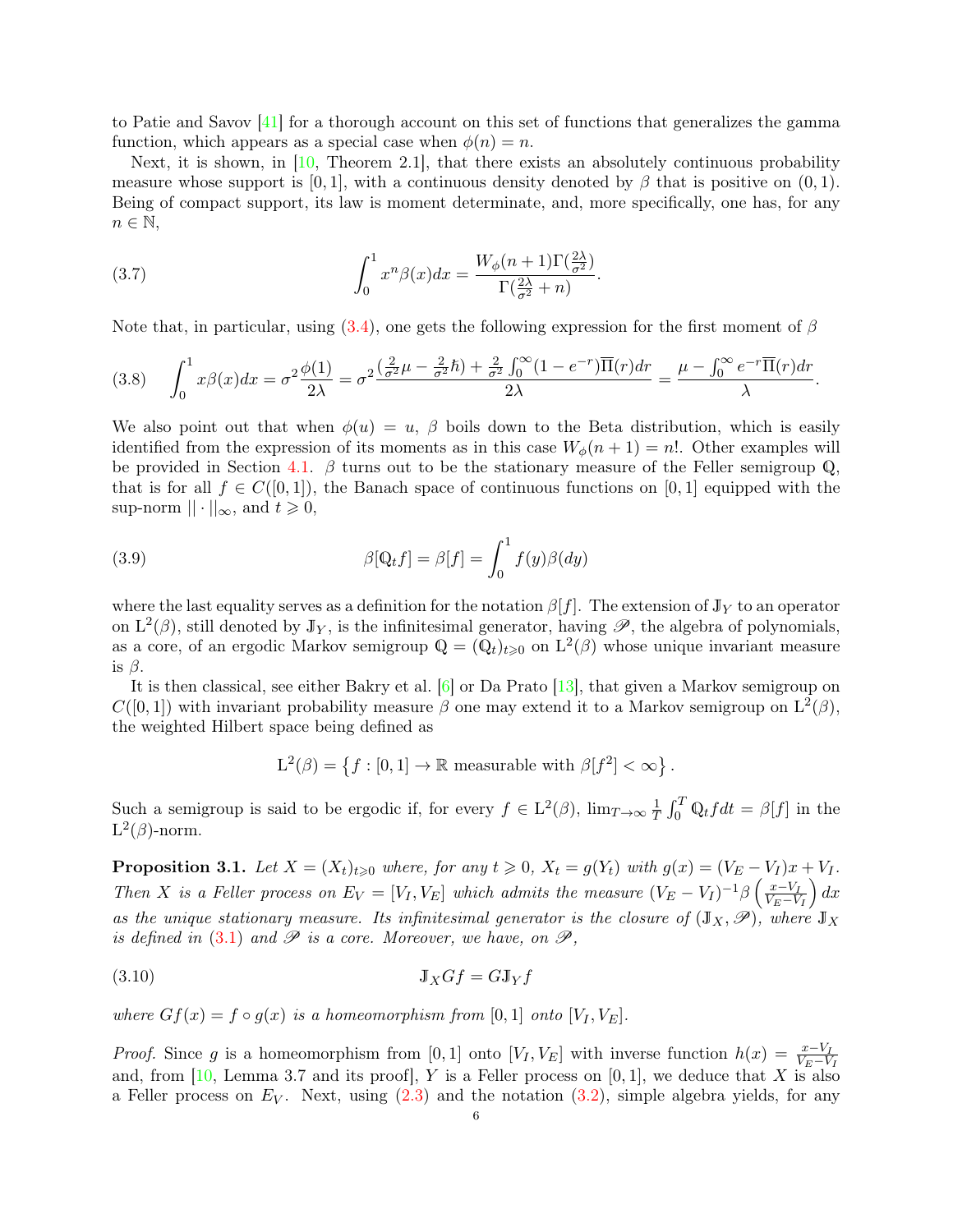$f \in \mathscr{P},$ 

$$
G^{-1} \mathbb{J}_X G f(y) = \sigma^2 (V_E - V_I)^2 y (1 - y) f''(y) \frac{1}{(V_E - V_I)^2}
$$
  
- 
$$
\left( \left( \frac{1}{\tau} + \mu_e - \mu_i \right) (V_E - V_I) y - \mu_e (V_E - V_I) + \frac{V_I}{\tau} \right) f'(y) \frac{1}{(V_E - V_I)}
$$
  
+ 
$$
\int_0^\infty (f(e^{-r}y) - f(y)) \frac{\Pi(dr)}{y}
$$
  
= 
$$
\sigma^2 y (1 - y) f''(y) - (\lambda y - \mu) f'(y) + \int_0^\infty (f(e^{-r}y) - f(y)) \frac{\Pi(dr)}{y}
$$
  
= 
$$
\mathbb{J}^Y f(y)
$$

which completes the proof of the intertwining relation. Since  $\mathscr P$  is core for  $\mathbb J_Y$ , see [\[10,](#page-18-0) Theorem 2.1] we deduce, by the homeomorphism G, that  $\mathscr P$  is also a core for  $J_X$ . Next, by taking the inverse of G, from the left and from the right, in the relation  $(3.10)$ , one gets that  $G^{-1}J_Xf = J_Y G^{-1}f$ . Since from [\[10\]](#page-18-0), we have that  $\beta$  is the unique stationary measure for Y, that is the unique measure β such that  $\beta \mathbf{J}_Y f = 0, f \in \mathcal{D}_Y$ , we deduce that the measure on  $[V_I, V_E]$ , defined by  $\beta_G = \beta G^{-1}$ , is the unique one such that  $\beta_G J_X G f = 0$ , which completes the proof.

## 3.2. Laplace transform of first passage times. Let us write

(3.11) 
$$
T_a = \inf\{t > 0; Y_t \ge a\}
$$

for the first passage time to the level  $0 < a < 1$  of the generalized Jacobi process Y. Note that, from Proposition [3.1,](#page-5-0) one gets, when Y is issued from  $x \in (0,1)$ , the identity in distribution, with the obvious notation,  $T_{x\to a}(Y) \stackrel{d}{=} T_{g(x)\to g(a)}(X)$ . To characterize the Laplace transform of  $T_a$ , we introduce the mapping

(3.12) 
$$
{}_2F_1(a,b,\phi;x) = \sum_{n=0}^{\infty} \frac{(a)_n(b)_n}{n!} \frac{x^n}{W_{\phi}(n+1)}
$$

with  $(a)_n = \frac{\Gamma(a+n)}{\Gamma(a)}$  $\frac{(a+n)}{\Gamma(a)}$ ,  $n \in \mathbb{N}$ ,  $a \in \mathbb{C}$ . Note that when  $\Pi \equiv 0$ , we have, from  $(3.4)$ ,  $W_{\phi}(n+1) = (\phi(0))_n$ , and, thus, in this case

<span id="page-6-1"></span>
$$
{}_2F_1(a, b; \phi; x) = {}_2F_1(a, b; \phi(0); x)
$$

which is the Gauss hypergeometric function, explaining the notation. There are several representations of this function which provides an analytical continuation to the entire complex plane cut along  $[1, \infty]$  with  $\lim_{x \uparrow 1} {}_2F_1(a, b, 1; x) = \frac{\Gamma(1-a-b)}{\Gamma(1-a)\Gamma(1-b)}$ ,  $\Re(a+b) < 1$ , see [\[33,](#page-19-14) Chap. 9]. We are now ready to state the following.

<span id="page-6-0"></span>**Theorem 3.1.** Let  $\phi \in \mathbf{B}_J$ . Then, for any  $a, b \in \mathbb{C}$ , the mapping  $x \mapsto {}_2F_1(a, b; \phi; x)$  defines an analytic function on the unit disc. Moreover, for any  $0 < x < a < 1$  and  $q > 0$ , we have

(3.13) 
$$
\mathbb{E}_x \left[ e^{-qT_a} \right] = \frac{{}_2F_1 \left( \kappa(q), \theta(q); \phi; x \right)}{{}_2F_1 \left( \kappa(q), \theta(q); \phi; a \right)},
$$

where  $\kappa(q)$  and  $\theta(q)$  are solution to the system

<span id="page-6-2"></span>(3.14) 
$$
\kappa(q)\theta(q) = \frac{2q}{\sigma^2} \text{ and } \kappa(q) + \theta(q) + 1 = \frac{2\lambda}{\sigma^2}.
$$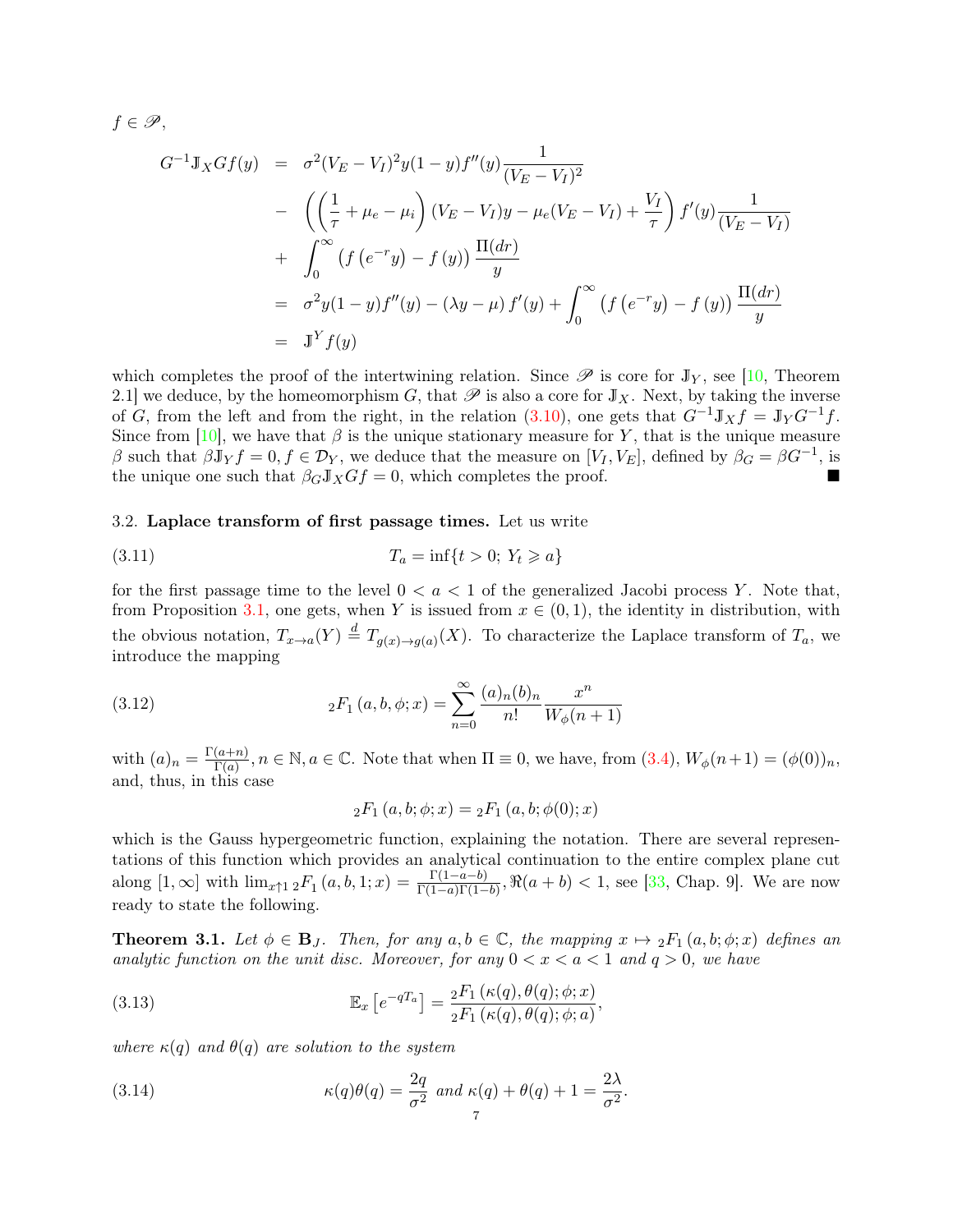3.3. Proof of Theorem [3.1.](#page-6-0) The proof is split into several intermediate results. We start with the following result that shows that the dynamics of  $X$  has discontinuities which are due to negative jumps only.

<span id="page-7-0"></span>**Lemma 3.1.** We have, for all  $x \in [0, 1], t \geq 0$  and  $\tilde{f}$  a positive borelian function on  $[0, 1] \times [0, 1]$ ,

$$
\mathbb{E}_x \left[ \sum_{s \leq t} \tilde{f}(Y_{s-}, Y_s) \mathbb{I}_{\{Y_{s-} \neq X_s\}} \right] = \mathbb{E}_x \left[ \int_0^t ds \int_0^1 \tilde{f}(Y_{s-}, y) \mathbb{I}_{\{y \leq Y_{s-}\}} \widetilde{\Pi}(Y_{s-}, dy) \right]
$$

where  $\widetilde{\Pi}(x, \cdot)$  is the total variation of the image measure of  $\frac{\Pi(\cdot)}{x}$  by the mapping  $y \mapsto -\ln(y/x)$ . Consequently, for all  $x \in [0,1]$ ,  $\mathbb{P}_x(Y_{t-} \geq Y_t$  for all  $t \geq 0) = 1$ , i.e. Y has only downward jumps.

*Proof.* First, by [\[10,](#page-18-0) Lemma 3.1], we know that Y is a Feller process, and hence, from [\[7\]](#page-18-18), we have that Y admits a Lévy kernel, say  $N$ , that we now characterize. To this end, one observes, from [\(3.1\)](#page-4-2), that for a smooth function f that vanishes in the neighborhood of  $x \in [0, 1]$ , we have

(3.15) 
$$
\mathbb{J}f(x) = \int_0^\infty f(e^{-r}x) \frac{\Pi(dr)}{x} = \int_0^\infty f(y) \mathbb{I}_{\{x \le y\}} \widetilde{\Pi}(x, dy)
$$

where  $\widetilde{\Pi}(x,.)$  is the measure defined in the claim. Hence, the Lévy kernel  $N(x, dy) = \mathbb{I}_{\{x \leq y\}} \widetilde{\Pi}(x, dy),$ see e.g. [\[36\]](#page-19-10). The first claim follows from the definition of the Lévy kernel whereas the second one is deduced from the first one by choosing the function  $f(x, y) = \mathbb{I}_{\{x \geq y\}}$ . .

We proceed with the following.

**Lemma 3.2.** Let us write  $F_q(x) = {}_2F_1(\kappa(q), \theta(q); 1; x)$ ,  $q > 0$ , then  $F_q$  is positive increasing on  $(0, 1)$  and we have

 $JF_q(x) = qF_q(x), \quad x \in [0,1],$ where  $\mathbf{J}f(x) = \frac{\sigma^2}{2}$  $\frac{\sigma^2}{2}x(1-x)f''(x) - \left(\lambda x - \frac{\sigma^2}{2}\right)$  $\left(\frac{r^2}{2}\right) f'(x)$ . Consequently, for any  $t, q \geqslant 0$  and  $x \in [0, 1)$ ,  $(3.16)$  $e^{-qt}$ **Q**<sub>t</sub> $F_q(x) = F_q(x)$ 

that is,  $F_q$  is a q-invariant function for  $\mathbf{Q} = (\mathbf{Q}_t)_{t \geq 0}$  the semigroup associated to **J**.

*Proof.* The first part is classical, see Appendix [A.](#page-16-0) Note that  $\kappa(q) + \theta(q) = 1 - 2\lambda/\sigma^2 < 1$  which ensures that  $\lim_{x \uparrow 1} {}_2F_1(\kappa(q), \theta(q), 1; x)$  exists. Next, using the fact that, in addition, the mapping  $x \mapsto F_q(x)$  is twice continuously differentiable on [0, 1], one can apply Itô's formula to get

<span id="page-7-1"></span>
$$
e^{-qt}F_q(X_t) = F_q(x) + \int_0^t \mathbf{J}F_q(X_s) - qF_q(X_s)ds + \sqrt{2}\sigma \int_0^t \sqrt{X_s(1 - X_s)}F_q'(X_s)dB_s
$$
  
=  $F_q(x) + \sqrt{2}\sigma \int_0^t \sqrt{X_s(1 - X_s)}F_q'(X_s)dB_s.$ 

Since the last term has a squared integrable integrant, it defines a martingale. Then, taking the expectation on both sides of the previous identity yields the second claim.

Let us now denote by  $\rho = (\rho_t)_{t\geq 0}$  a subordinator that is a positive valued stochastic process with stationary and independent increments, and recall that its law is uniquely determined by a Bernstein function  $\phi$ . More specifically, one has, for any  $t, u \geqslant 0$ ,

$$
\mathbb{E}[e^{-u\varrho_t}] = e^{-\phi(u)t}.
$$

Next, for each subordinator  $\varrho$  associated to  $\phi \in \mathbf{B}_J$ , we define the random variable

$$
I_{\phi} = \int_{0}^{\infty} e^{-\varrho t} dt
$$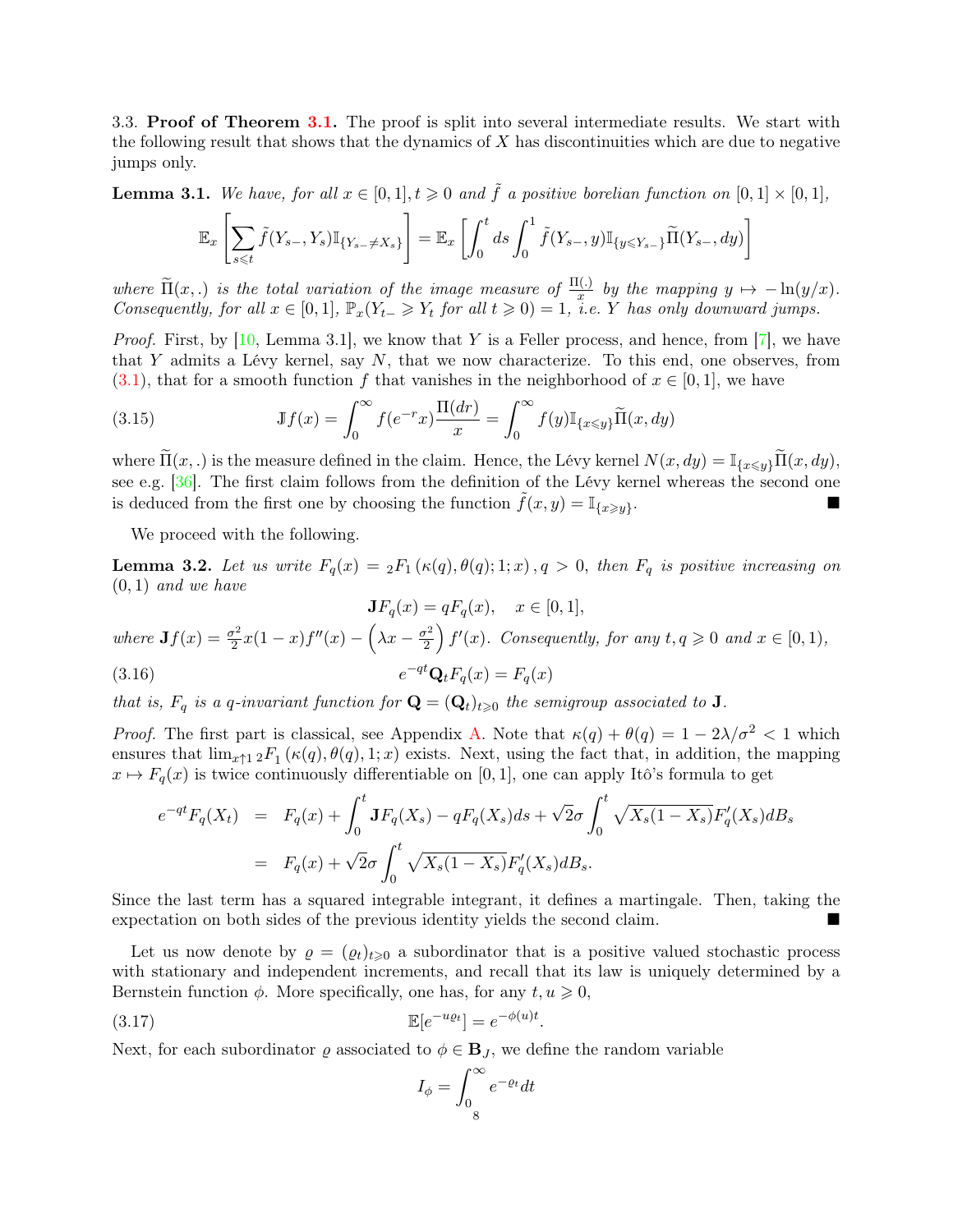which is the so-called exponential functional of the subordinator  $\rho$ . We point out that this random variable has been studied intensively over the last two decades see e.g. [\[41\]](#page-19-13) and the references therein.

**Lemma 3.3.** Let  $\phi \in \mathbf{B}_J$  and write  $F_{a,b}(x) = {}_2F_1(a,b;1;x)$ . Then, we have, for any  $x \in [0,1]$ ,

<span id="page-8-1"></span>(3.18)  $\Lambda_{\phi}F_{a,b}(x) = {}_{2}F_{1}(a,b;\phi;x)$ 

where  $\Lambda_{\phi}: C([0,1]) \mapsto C([0,1])$  is the Markov multiplicative operator associated to the random variable  $I_{\phi}$ , that is

(3.19) 
$$
\Lambda_{\phi} f(x) = \mathbb{E} [f(xI_{\phi})].
$$

Moreover,  $z \mapsto {}_2F_1(a, b; \phi; z)$  defines a function which is analytic on the unit disc.

*Proof.* First, we recall, from e.g. [\[10,](#page-18-0) Lemma 3.3], that  $\Lambda_{\phi}$  is a Markov bounded operator from  $C([0, 1])$  into itself, and, with  $p_n(x) = x^n, n \in \mathbb{N}$ ,

(3.20) 
$$
\Lambda_{\phi}p_n(x) = \frac{n!}{W_{\phi}(n+1)}p_n(x).
$$

Then, an application of Tonelli Theorem and [\(3.20\)](#page-8-0) yield, for any  $0 \le x \le 1$ ,

<span id="page-8-0"></span>
$$
\Lambda_{\phi}F_{a,b}(x) = \mathbb{E}\left[F_{a,b}(xI_{\phi})\right] = \sum_{n=0}^{\infty} \frac{(a)_n(b)_n}{n!} \frac{\Lambda_{\phi}p_n(x)}{n!} = {}_2F_1(a,b;\phi;x).
$$

Moreover, as  $W_{\phi}(n+2) = \phi(n+1)W_{\phi}(n+1)$  and  $\lim_{n\to\infty} \frac{\phi(n+1)}{n+1} = 1$ , we easily get that the power series  ${}_2F_1(a, b; \phi; .)$  defines an analytic function on the unit disc.

**Lemma 3.4.** Writing  $F_q^{(\phi)}(x) = {}_2F_1(\kappa(q), \theta(q); \phi; x)$ , we have, for any  $t, q \geqslant 0$ ,  $e^{-qt}Q_t F_q^{(\phi)}(x) = F_q^{(\phi)}(x)$ 

that is  $F_q^{(\phi)}$  is a q-invariant function for Q, which is positive and increasing on [0, 1].

*Proof.* First, let us denote by  $(\mathbb{Q}_t^{(1)})$  $(t^{(1)})_{t\geqslant0}$  the semigroup associated to the non-local Jacobi generator given, for any  $\sigma^2 > 0$  and  $y \in (0, 1)$ , by

$$
(3.21) \quad J_1^Y f(y) = y(1-y)f''(y) - \left(\frac{\lambda}{\sigma^2}y - \frac{\mu}{\sigma^2}\right)f'(y) + \int_0^\infty \left(f\left(e^{-r}y\right) - f\left(y\right)\right)\frac{\Pi(dr)}{y\sigma^2}.
$$

Then, observes that

(3.22) 
$$
\mathbb{J}^Y f(y) = \lim_{t \to 0} \frac{\mathbb{Q}_t f(y) - f(y)}{t} = \sigma^2 \lim_{t \to 0} \frac{\mathbb{Q}_{\sigma^2 t}^{(1)} f(y) - f(y)}{\sigma^2 t} = \sigma^2 \mathbb{J}_1^Y f(y)
$$

and note that the same relationship holds between  $(Q_t)_{t\geqslant0}$  and  $(Q_t^{(1)})$  $(t^{(1)})_{t\geqslant 0}$  the semigroups of the classical Jacobi processes with generator  $\mathbf{J}f(x) = \frac{\sigma^2}{2}$  $\frac{\sigma^2}{2}x(1-x)f''(x) - \left(\lambda x - \frac{\sigma^2}{2}\right)$  $\left(\frac{r^2}{2}\right) f'(x)$  and  $\mathbf{J}_1 f(x) =$  $x(1-x)f''(x) - (2\lambda\sigma^{-2}x - 1) f'(x)$  respectively. Now, we recall from [\[10,](#page-18-0) Proposition 3.3], taking with the notation thereout  $\epsilon = d_{\phi}$  and  $r_1 = 1$ , that the following intertwining relation

(3.23) 
$$
\mathbb{Q}_t^{(1)} \Lambda_\phi = \Lambda_\phi \mathbb{Q}_t^{(1)}
$$

holds on the weighted Hilbert space  $L^2(\beta_{\lambda_1})$ , where  $\lambda_1 = 2\lambda\sigma^{-2} > 1$ , by the assumption [\(3.3\)](#page-4-0), and,  $\beta_{\lambda_1}(dx) = (\lambda_1 - 1)(1 - x)^{\lambda_1 - 2} dx, x \in (0, 1)$ . Hence, for any  $t \ge 0$ , on  $L^2(\beta_{\lambda_1}),$ 

(3.24) 
$$
\mathbb{Q}_t \Lambda_{\phi} = \mathbb{Q}^{(1)}_{\sigma^2 t} \Lambda_{\phi} = \Lambda_{\phi} \mathbb{Q}^{(1)}_{\sigma^2 t} = \Lambda_{\phi} \mathbb{Q}_t.
$$

Thus, using successively that  $F_q \in L^2(\beta_{\lambda_1})$ , [\(3.18\)](#page-8-1), [\(3.24\)](#page-8-2) and [\(3.16\)](#page-7-1), one gets that

<span id="page-8-2"></span>
$$
e^{-qt}\mathbb{Q}_t F_q^{(\phi)}(x) = e^{-qt}\mathbb{Q}_t^{\phi} \Lambda_{\phi} F_q(x) = e^{-qt} \Lambda_{\phi} \mathbf{Q}_t F_q(x) = \Lambda_{\phi} F_q(x) = F_q^{(\phi)}(x)
$$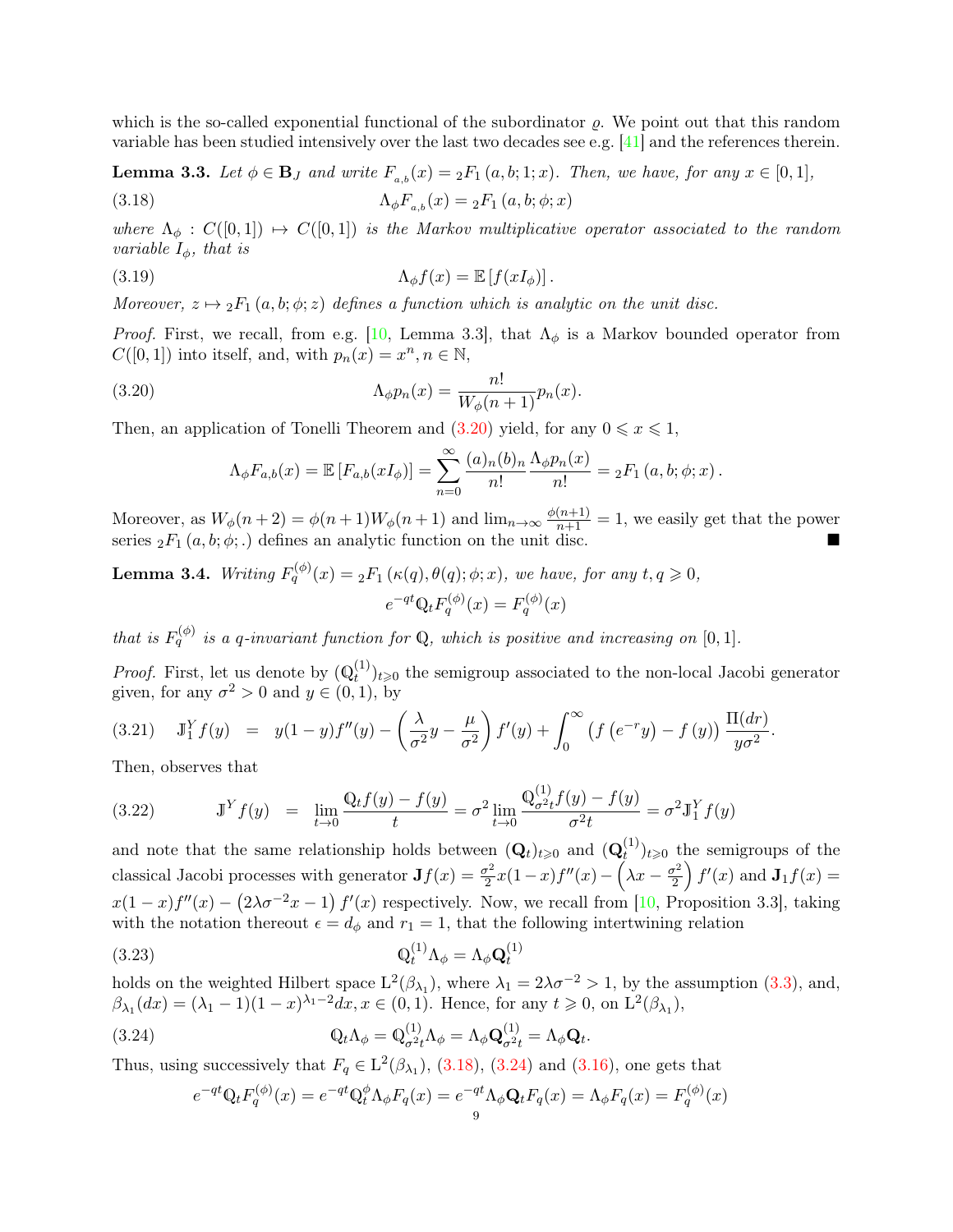which proves the first claim. Next, since  $\Lambda_{\phi}$  is clearly a Markov operator, i.e.  $\Lambda_{\phi} f \geq 0$  for any  $f \geq 0$ and  $\Lambda_{\phi}p_0(x) = 1$ , we get that  $_2F_1(a, b; \phi; .) \geq 0$  on [0, 1]. Finally,  $F_q^{(\phi)}$  being a power series with non-negative coefficients, we deduce the monotonicity property.

End of the proof of Theorem [3.1.](#page-6-0) First, one invokes the previous lemma and Dynkin's theorem to the bounded stopping time  $T_a^t = T_a \wedge t$ , to get, for any  $t, q > 0$  and  $0 < x < a < 1$ ,

$$
\mathbb{E}_x\left[e^{-qT_a^t}F_q^{(\phi)}(X_{T_a^t})\right] = F_q^{(\phi)}(x).
$$

Then, letting  $t \to \infty$ , using the fact that  $F_q^{(\phi)}$  is increasing on [0, 1] and by absence of positive jumps, see Lemma [\(3.1\)](#page-7-0),  $\mathbb{P}_x(X_{T_a} = a) = 1$ , combined with a dominated convergence argument yield

$$
\mathbb{E}_x\left[e^{-qT_a}\mathbb{I}_{\{T_a<\infty\}}\right]=\frac{F_q^{(\phi)}(x)}{F_q^{(\phi)}(a)}.
$$

Next, observes that, if  $\overline{\lambda} = \frac{\lambda}{\sigma^2} - \frac{1}{2} \geqslant 0$  (resp. < 0) then, by Taylor's expansion, one gets that  $\lim_{q\to 0} \sigma^2 \overline{\lambda} \frac{\theta(q)}{q}$  $\frac{q}{q} = 1$  (resp.  $\lim_{q\to 0} \theta(q) = 2\lambda$ ), and thus  $\lim_{q\to 0} \kappa(q) = 2\lambda$  (resp. = 0). It is not difficult to check that in both cases, one has for all  $x \in [0,1)$ ,  $\lim_{q\to 0} F_q^{(\phi)}(x) = 1$  and hence  $\mathbb{P}_x(T_a < \infty) = 1$ , which completes the proof of Theorem [3.1.](#page-6-0)

We proceed by deriving the expression of the first moment of  $T_a$  by taking the derivative of the Laplace transform  $(3.13)$  which is given in the following lemma. This extends the result of  $[2]$  on the derivative of the Gaussian hypergeometric function  ${}_2F_1$ .

<span id="page-9-1"></span>**Lemma 3.5.** Let  $\phi \in \mathbf{B}_J$ . Then, for any  $|z| < 1$ ,

<span id="page-9-0"></span>(3.25) 
$$
\frac{\partial}{\partial a} {}_2F_1(a, b, \phi, z)_{|_{a=0}} = b \sum_{n=0}^{\infty} \frac{(b+1)_n}{n+1} \frac{z^{n+1}}{W_{\phi}(n+2)}
$$

(3.26) 
$$
\frac{\partial}{\partial b} \, {}_2F_1(a, b, \phi, z)_{|_{a=0}} = 0.
$$

*Proof.* Using that  $\frac{\partial}{\partial a}(a)_n = (a)_n[\Psi(a+n) - \Psi(a)]$ , where  $\Psi$  is the Digamma function, we get that

.

(3.27) 
$$
\frac{\partial}{\partial a} {}_2F_1(a,b,\phi,z) = \sum_{n=0}^{\infty} \frac{(a)_n(b)_n}{n!} \left( \Psi(a+n) - \Psi(a) \right) \frac{z^n}{W_{\phi}(n+1)}.
$$

From  $\left[1, \text{Formulas } 6.3.5 \text{ and } 6.3.6\right]$  $\left[1, \text{Formulas } 6.3.5 \text{ and } 6.3.6\right]$  $\left[1, \text{Formulas } 6.3.5 \text{ and } 6.3.6\right]$ , one has

(3.28) 
$$
\Psi(a+n) - \Psi(a) = \sum_{k=0}^{n-1} \frac{1}{k+a}
$$

Moreover, observing that

(3.29) 
$$
\frac{1}{k+a} = \frac{1}{a} \frac{(a)_k}{(a+1)k}
$$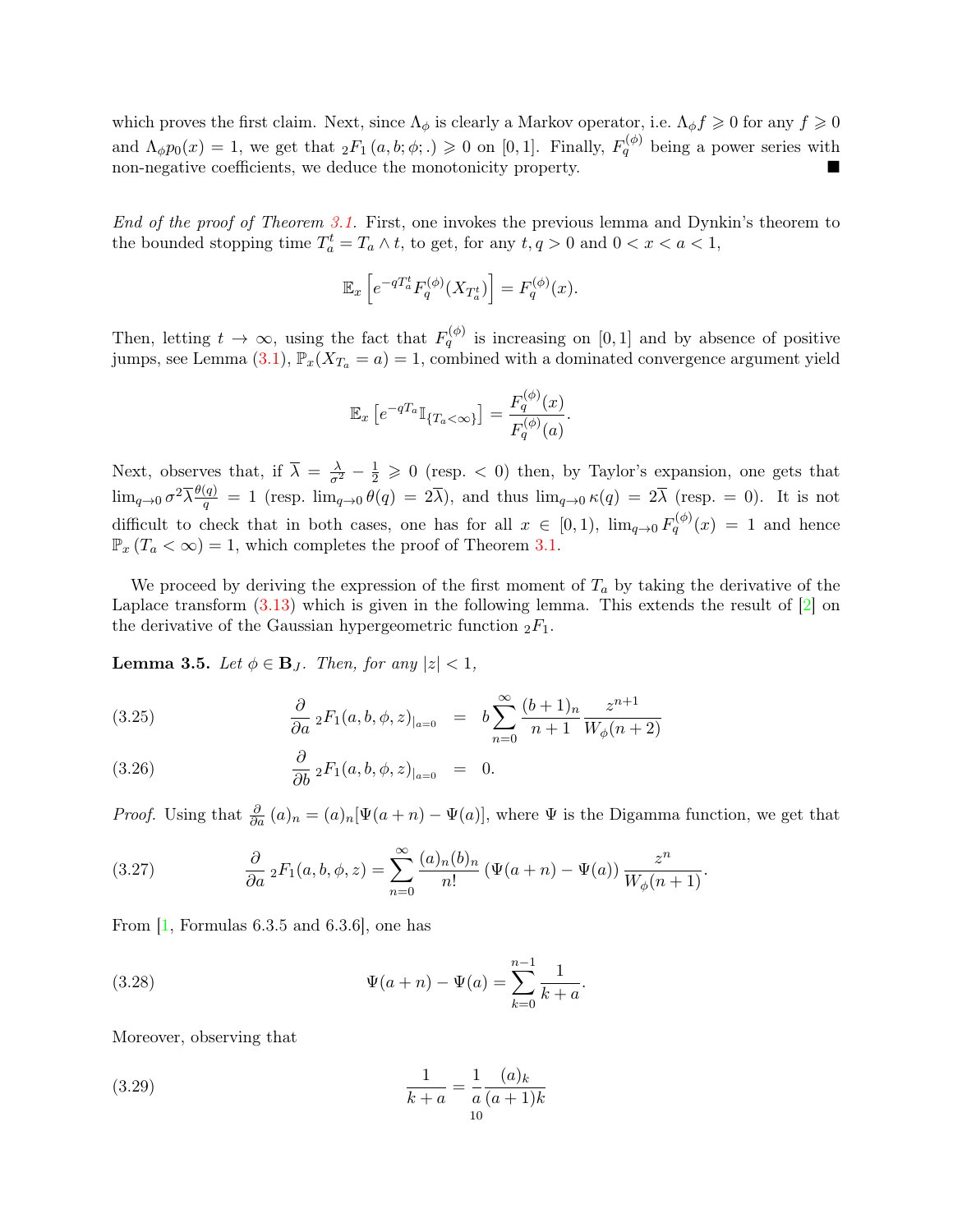one gets

<span id="page-10-0"></span>
$$
\frac{\partial}{\partial a} {}_2F_1(a, b, \phi, z) = \frac{1}{a} \sum_{n=0}^{\infty} \sum_{k=0}^n \frac{(a)_{n+1}(a)_k(b)_{n+1}}{(a+1)_k(n+1)!} \frac{z^{n+1}}{W_{\phi}(n+2)}
$$

$$
= \frac{1}{a} \sum_{n=0}^{\infty} \sum_{k=0}^{\infty} \frac{(a)_{n+k+1}(a)_k(b)_{n+k+1}}{(a+1)_k(n+k+1)!} \frac{z^{n+k+1}}{W_{\phi}(n+k+2)}
$$

$$
= bz \sum_{n=0}^{\infty} \sum_{k=0}^{\infty} \frac{(a+1)_{n+k}(a)_k(b+1)_{n+k}}{(a+1)_k(n+k+1)!} \frac{z^{n+k}}{W_{\phi}(n+k+2)}
$$

where in the last equality we have used that  $(a)_{n+k+1} = a(a+1)_{n+k}$ . From [\(3.30\)](#page-10-0) with  $a = 0$ , noting that we have non-zero terms only for  $k = 0$ , the identity  $(3.25)$  follows. The expression of  $\frac{\partial}{\partial b}$  <sub>2</sub> $F_1(a, b, \phi, z)$  can be obtained directly by interchanging a with b in [\(3.30\)](#page-10-0), i.e

(3.31) 
$$
\frac{\partial}{\partial b} {}_2F_1(a, b, \phi, z) = \frac{a}{c} z \sum_{n=0}^{\infty} \sum_{k=0}^{\infty} \frac{(b+1)_{n+k}(b)_k (a+1)_{n+k}}{(b+1)_k (n+k+1)!} \frac{z^{n+k}}{W_{\phi}(n+k+2)}
$$

that is always equal to zero for  $a = 0$ .

**Theorem 3.2.** Let  $\phi \in \mathbf{B}_J$ . Then, for any  $0 < x < a < 1$ ,

(3.32) 
$$
\mathbb{E}_x[T_a] = \frac{2}{\sigma^2} \sum_{n=0}^{\infty} \frac{(2\lambda/\sigma^2)_n}{n+1} \frac{a^{n+1} - x^{n+1}}{W_{\phi}(n+2)}.
$$

Remark 3.1. We note that, from  $(3.32)$ , that when  $\Pi = 0$ , we recover the expression for the classical Jacobi process given in  $(A.10)$ . Indeed, in this case,

<span id="page-10-1"></span>
$$
W_{\phi}(n+2) = \prod_{k=1}^{n+1} \phi(k) = \left(\frac{2\mu}{\sigma^2}\right)_{n+1} = \frac{2\mu}{\sigma^2} \left(\frac{2\mu}{\sigma^2} + 1\right)_n
$$

.

*Proof.* For  $\phi \in \mathbf{B}_J$ , that is  $\lambda > \mu > \hbar + \frac{\sigma^2}{2}$  $\frac{\sigma^2}{2}$ , we have, writing  $\Phi_q(x) := \mathbb{E}_x[e^{-qT_a}\mathbb{I}_{\{T_a < \infty\}}],$ 

<span id="page-10-2"></span>
$$
\mathbb{E}_x[T_a] = -\frac{\partial \Phi_x(q)}{\partial q}|_{q=0} = -\Phi_x(0)\frac{\partial \ln \Phi_x(q)}{\partial q}|_{q=0} = -\frac{\partial \ln \Phi_x(q)}{\partial q}|_{q=0}
$$
\n
$$
(3.33) = \frac{\partial}{\partial q}(2F_1(\kappa(q), \theta(q); \phi; a) - 2F_1(\kappa(q), \theta(q); \phi; x))|_{q=0}.
$$

We have

<span id="page-10-3"></span>
$$
\frac{\partial}{\partial q}{}_{2}F_{1}(\kappa(q),\theta(q);\phi;x)|_{q=0} = \frac{\partial}{\partial \kappa(q)}{}_{2}F_{1}(\kappa(q),\theta(q);\phi;x)|_{q=0}\frac{\partial \kappa(q)}{\partial q}|_{q=0}
$$
\n
$$
+ \frac{\partial}{\partial \theta(q)}{}_{2}F_{1}(\kappa(q),\theta(q);\phi;x)|_{q=0}\frac{\partial \theta(q)}{\partial q}|_{q=0}.
$$
\n(3.34)

and, with  $\bar{\lambda} := \frac{\lambda}{\sigma^2} - \frac{1}{2} \geqslant 0$ , it is easy to check, from the system [\(3.14\)](#page-6-2), that

(3.35) 
$$
\frac{\partial \kappa(q)}{\partial q}|_{q=0} = \frac{1}{\bar{\lambda}\sigma^2}, \qquad \kappa(0) = 0, \qquad \theta(0) = 2\bar{\lambda}.
$$

Moreover, one gets, by Lemma [3.5,](#page-9-1) that

$$
\frac{\partial}{\partial \kappa(q)}{}_2F_1(\kappa(q),\theta(q);\phi;x)|_{q=0} = \frac{\partial}{\partial \kappa(q)}{}_2F_1(\kappa(q),\theta(q);\phi;x)|_{\kappa(q)=0}
$$
\n
$$
= 2\overline{\lambda} \sum_{n=0}^{\infty} \frac{(1)_n(2\overline{\lambda}+1)_n}{(2)_n} \frac{x^{n+1}}{W_{\phi}(n+2)},
$$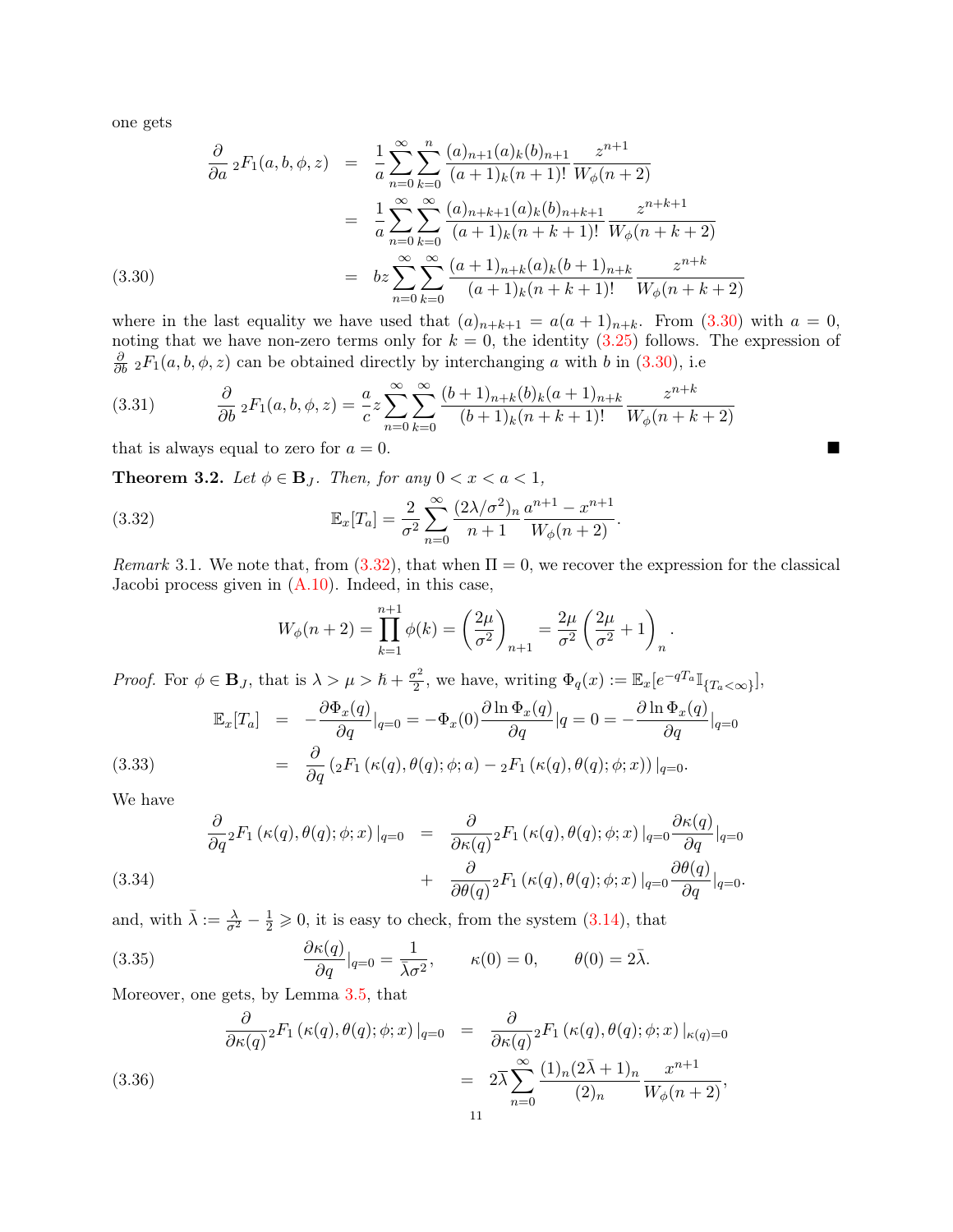and

(3.37) 
$$
\frac{\partial}{\partial \theta(q)}{}_2F_1(\kappa(q), \theta(q); \phi; x)|_{\kappa(q)=0} = 0.
$$

Finally, combining [\(3.33\)](#page-10-2) and [\(3.34\)](#page-10-3)-[\(3.37\)](#page-11-0), we obtain the expression of  $\mathbb{E}_x[T_a]$ .

### <span id="page-11-0"></span>4. Firing activity of the Jacobi process with jumps

Let X be the Jacobi process with jumps with state space  $E_V = [V_I, V_E]$  defined in [\(2.3\)](#page-2-0). As mentioned above, according to the model, the spikes are generated when the process X crosses a voltage threshold  $V_I < S < V_E$  for the first time, that is at time  $T_S$ . After the spike, the process is reset instantaneously to the starting position  $V_I < x_0 < V_E$ , ready to start its evolution over again. This renewal condition guarantees that the inter-spike intervals, i.e the time between two consecutive spikes, are independent and all identically distributed as the first inter-spike interval  $T<sub>S</sub>$ . Proposition [3.1](#page-5-0) guarantees that we can consider equivalently the Jacobi process with jumps Y with state space [0, 1] starting at  $x = h(x_0) = (x_0 - V_I)/(V_E - V_I)$  in the presence of the threshold  $a = h(S) = (S - V_I)/(V_E - V_I)$  and other parameters defined in [\(3.2\)](#page-4-3). This enables us to use the mathematical results obtained in Section [3.](#page-4-4) For these reasons the quantity of interest in the mathematical analysis of the neuronal activity is the first passage time  $T_a$ . The probability of firing (i.e. the probability that the process Y crosses the boundary a within a finite time) is given by  $(3.13)$  for  $q = 0$ . Under hypothesis  $(3.3)$ , the crossing of a occurs almost surely in finite time.

Furthermore, it is interesting, for the analysis of the firing activity, to study the first moment of  $T_a$ . In fact, it is assumed that neurons express information about their input mainly by means of the average frequency of spikes described by the neuronal firing rate. It can be mathematically defined in several different ways  $[29]$ , here we choose the classical definition of the instantaneous firing rate as the reciprocal of the mean first passage time.

We distinguish between three possible regimes to characterize the neuronal activity. If the asymptotic mean depolarization is larger than the firing threshold a, then the process is in the so-called suprathreshold regime. In the classical case, in this regime, the spikes are regular and the dynamics is driven mainly by the drift part. If the asymptotic mean depolarization is smaller than  $a$ , then the process is said to be in the subthreshold regime, and the noise plays a prominent role for the crossing of the threshold. Finally, if the asymptotic mean is equal to a, the process is said to be in the threshold regime. The classical Jacobi process is in the suprathreshold regime for

<span id="page-11-1"></span> $\mu > a\lambda$ 

whereas the analogous condition for the Jacobi with jumps, using  $(3.8)$ , is

(4.1) 
$$
\mu > a\lambda + \int_0^\infty e^{-r} \overline{\Pi}(r) dr.
$$

We observe that in [\(4.1\)](#page-11-1) the asymptotic mean  $\mu/\lambda$  of the classical Jacobi has to exceed the threshold plus a term given by the downward jumps.

The dependence of  $\mathbb{E}_x[T_a]$  on a and x is the same as the classical Jacobi (and all other classical single neuron models).  $\mathbb{E}_x[T_a]$  decreases with the difference  $a - x$  as it can be easily seen from the expression [\(3.32\)](#page-10-1).

However, the dependence of  $\mathbb{E}_x[T_a]$  on the inputs parameters  $\nu_e$ ,  $\nu_i$ ,  $\hbar$  is non-trivial since the contribution of  $\mu$  is hidden in the function  $W_{\phi}$  that merges the contribution of the drift and the diffusion component. To investigate it, we consider the following examples in which we choose a special form of the measure Π.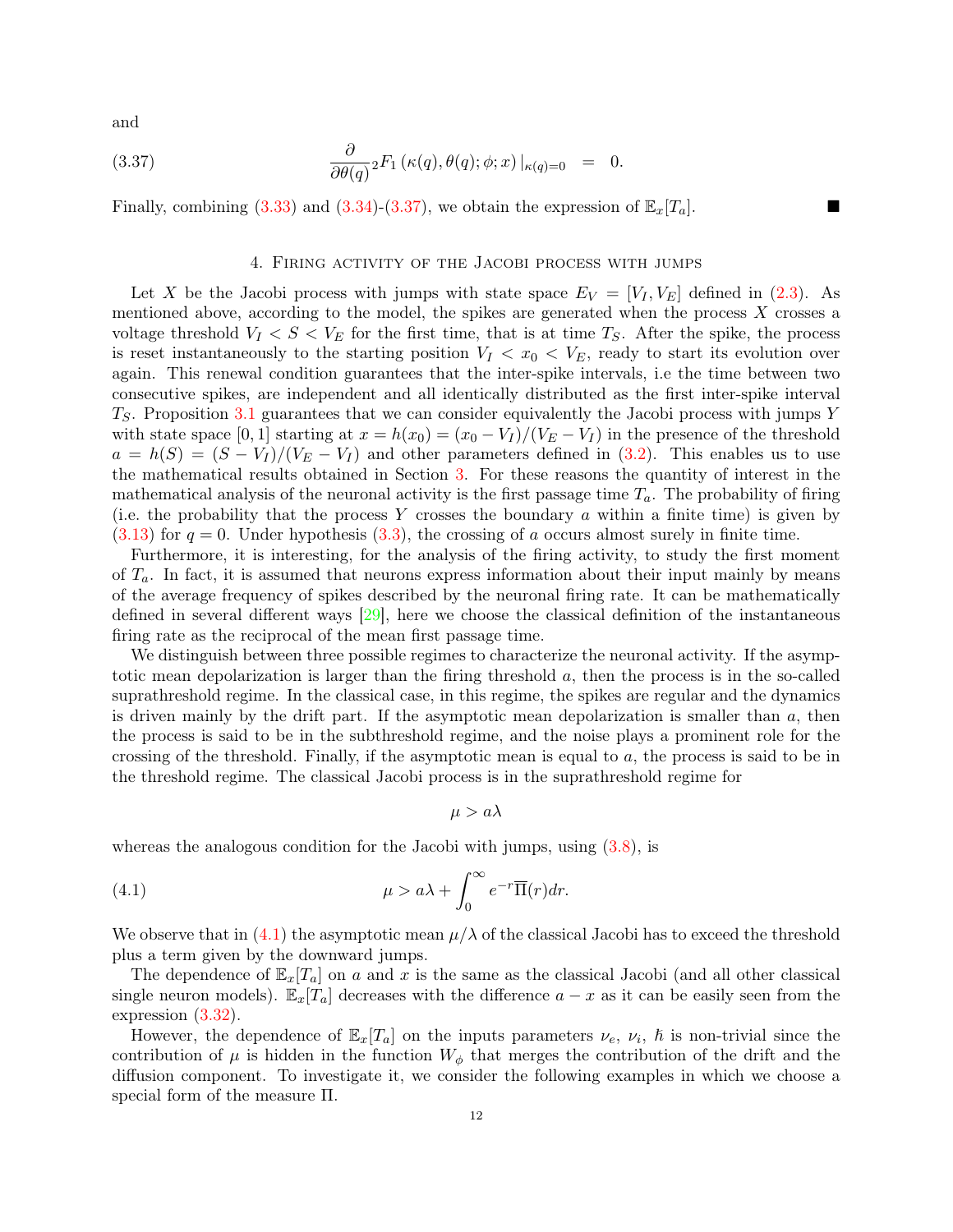<span id="page-12-0"></span> $\int_r^{\infty} \Pi(du) = e^{-\alpha r}$ ,  $r > 0$ , is of exponential type, that is  $\Pi(dr) = \alpha e^{-\alpha r} dr$ . In particular let  $\alpha \geq 1$ 4.1. **Example.** We consider a parametric family of non-local Jacobi operators for which  $\overline{\Pi}(r)$  = and consider the integro-differential operator  $\mathbb{J}_{\alpha}$  given, from [\(3.1\)](#page-4-2), by

<span id="page-12-2"></span>(4.2) 
$$
\mathbb{J}_{\alpha}f(y) = \frac{\sigma^2}{2}y(1-y)f''(y) - (\lambda y - \mu)f'(y) - \int_0^1 (f(r) - f(x))\frac{r^{\alpha}}{x^{\alpha+1}}dr,
$$

Then  $\mathbb{J}_{\alpha}$  is a non-local Jacobi operator,  $\hbar = \int_{1}^{\infty} h(r) dr = 1/\alpha$  and, simple algebra yields

<span id="page-12-5"></span>(4.3) 
$$
\phi(u) = u + \frac{2}{\sigma^2} \left( \mu - \frac{1}{u + \alpha} \right) - 1.
$$

Assumption [\(3.3\)](#page-4-0) is satisfied for

<span id="page-12-1"></span>
$$
\frac{\sigma^2}{2} < \mu - \frac{1}{\alpha},
$$

suggesting that the noise amplitude has to be smaller than in the classical case. The more contribution of the downward jumps (smaller values of  $\alpha$ ) the higher is the risk that a large value of  $\sigma$  can lead the process across the lower boundary, a condition that we want to avoid. Under assumption  $(4.4)$ , the first moment of  $T_a$  for the Jacobi process with jumps with generator  $(4.2)$  is (see Appendix [B\)](#page-17-1)

<span id="page-12-3"></span>
$$
\mathbb{E}_x[T_a] = \frac{2\sigma^2(\alpha+1)}{2\alpha\mu - \alpha\sigma^2 + 2\mu - \sigma^2 - 1} \left( {}_4F_3(1, 1, 2\overline{\lambda} + 1; 2, k_+ + 1, k_- + 1; a) a \right. \\ \left. - {}_4F_3(1, 1, 2\overline{\lambda} + 1; 2, k_+ + 1, k_- + 1; x) x \right)
$$

where

 $(4)$ 

(4.6) 
$$
k_{\pm} = \frac{\alpha \sigma^2 + 2\mu - 2\sigma^2 \pm \sqrt{(\alpha \sigma^2 + 2\mu - 2\sigma^2)^2 - 4\sigma^2 (2\alpha \mu - 2\sigma^2 \alpha - 1)}}{2\sigma^2}
$$

We want to investigate the sensitivity of the mean FPT to a change in the input parameters  $\mu$ ,  $\lambda$ ,  $\sigma^2$  and  $\hbar$ . The precise analysis requires the derivative of generalized hypergeometric functions with respect to the relevant parameters. To avoid lengthy calculation, we only show by plots the qualitative behavior using numerical evaluations in correspondence of physiologically realistic parameters chosen as in [\[31\]](#page-19-3). In this case the firing regime is suprathreshold if

.

$$
\mu > a\lambda + \frac{1}{1+\alpha},
$$

we observe that the asymptotic mean  $\mu/\lambda$  of the classical Jacobi is decreased by a term given by the downward jumps. The result is that the asymptotic mean of the Jacobi process with jumps increases with  $\alpha$ . The reason lies in the shape of the distribution  $\Pi$ , see Fig. 2-left. For small values of  $\alpha$ there is a higher probability that  $r$  takes large values with corresponding large jumps. Conversely for large values of  $\alpha$  the probability mass is concentrated around zero favoring small jumps. The consequence is shown in Fig[.2-](#page-13-0)right: the mean FPT decreases as  $\alpha$  increases.

Let us now investigate how sensitive is  $\mathbb{E}_x[T_a]$  to a change in the incoming input rates. As expected we find that the mean FPT decreases for stronger excitatory inputs and increases with the inhibitory inputs. This dependence is clearly visible in the color change in the heatmap in Fig[.3](#page-13-1) where the excitatory and inhibitory inputs are tuned simultaneously. The blue lines are the contour plots, i.e., the couples  $(\nu_e, \nu_i)$  that produce the same mean FPT. The values of  $\nu_e$  are chosen to meet condition [\(4.4\)](#page-12-1) or equivalently

<span id="page-12-4"></span>(4.8) 
$$
\nu_e > \frac{1}{e} \left( \frac{V_I}{\tau (V_E - V_I)} + \frac{\sigma^2}{2} + \frac{1}{\alpha} \right).
$$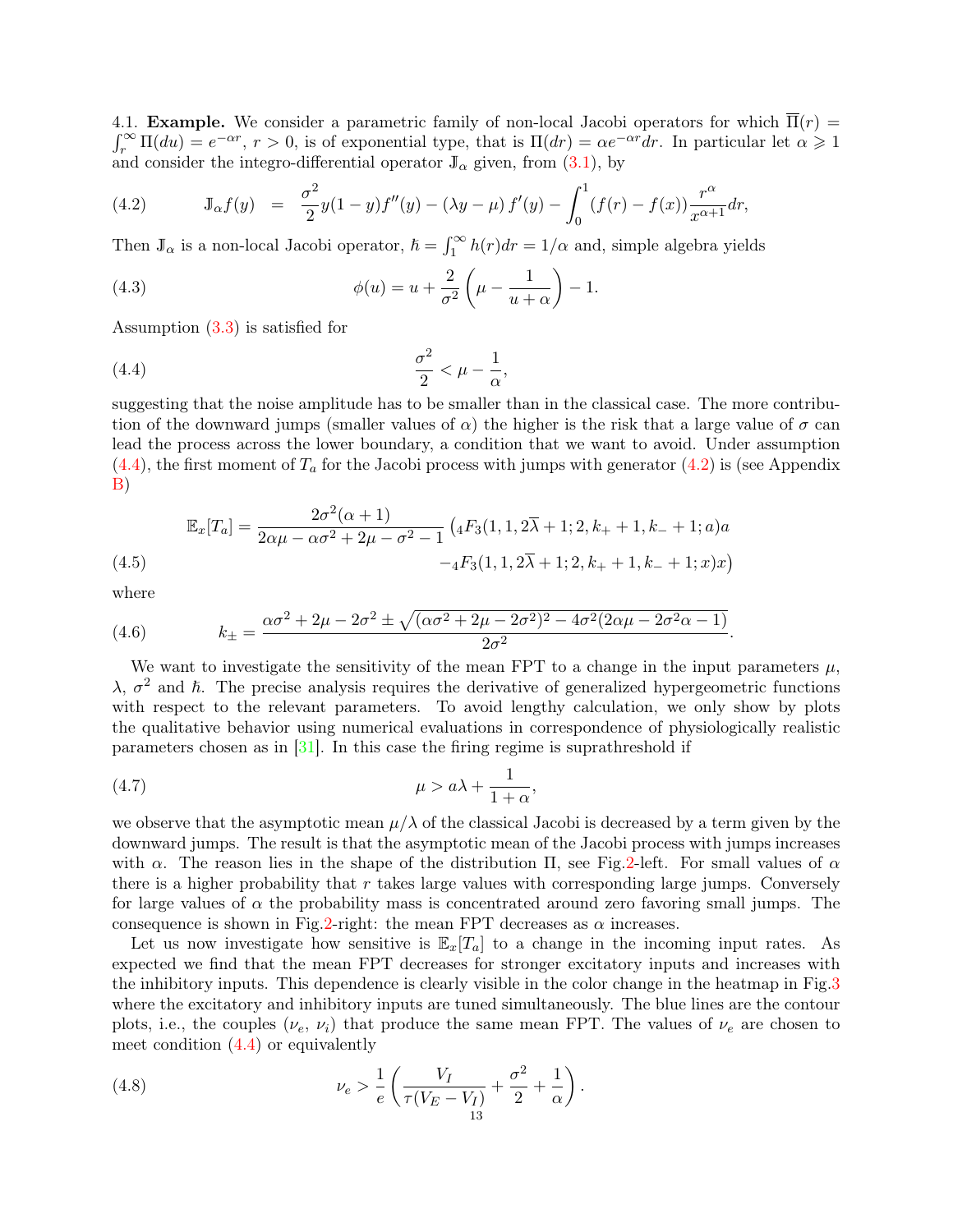<span id="page-13-0"></span>

(A) Function  $\alpha e^{-\alpha t}$  for three values of  $\alpha$  given in the legend.



(b) Mean FPT  $\mathbb{E}_x[T_a]$  for the Jacobi process with jumps from  $(3.32)$  with  $\Pi(dr) = \alpha e^{-\alpha r} dr$ , as function of  $\alpha$ . The other parameters are  $V_I = -10$ mV,  $V_E = 100$ mV,  $S = 10$  mV,  $x_0 = 0$ mV,  $\tau = 15$  ms,  $a = 0.18$  mV,  $x = 0.09$  mV,  $e = 0.5, i = -1, \nu_i = 1 \text{ ms}^{-1}, \nu_e = 1.1 \text{ ms}^{-1},$  $\sigma^2 = 0.5$  ms<sup>-1</sup>.

## Figure 2

The heatmaps are obtained from [\(3.32\)](#page-10-1) with  $\Pi(dr) = \alpha e^{-\alpha r} dr$  and  $\alpha = 3$  (Fig[.3](#page-13-1) - left) and from  $(A.10)$  (Fig[.3](#page-13-1) - right). Alternatively one can evaluate  $(4.5)$  with the package hypergeo [\[25\]](#page-18-21) for the software environment R.

We observe three main differences between the mean FPT of the two processes:

- in the non-local case, due to the presence of the term  $1/\alpha$  in [\(4.8\)](#page-12-4), we need a larger excitatory input rate to guarantee a finite FPT,
- for the same choices of parameters, the waiting time before the first spike in the classical case is shorter than in the non-local case,
- the shape of the contour plots changes.

Regarding the third item, in the classical case, if we increase the inhibitory input rate  $\nu_i$ , then we have to increase linearly the excitatory input rate  $\nu_e$  to get the same mean FPT. In the non-local case the jump part comes into play breaking this tight coupling.

<span id="page-13-1"></span>

FIGURE 3. Mean FPT,  $\mathbb{E}_x[T_a]$ , for the non-local (left) and classical (right) Jacobi process as a function of the excitatory and inhibitory input rates  $\nu_e$  and  $\nu_i$ . The heatmaps are obtained from [\(3.32\)](#page-10-1) with  $\Pi(dr) = \alpha e^{-\alpha r} dr$ ,  $\alpha = 3$  (left) and from  $(A.10)$  (right). The other parameters are chosen as in Fig[.2.](#page-13-0)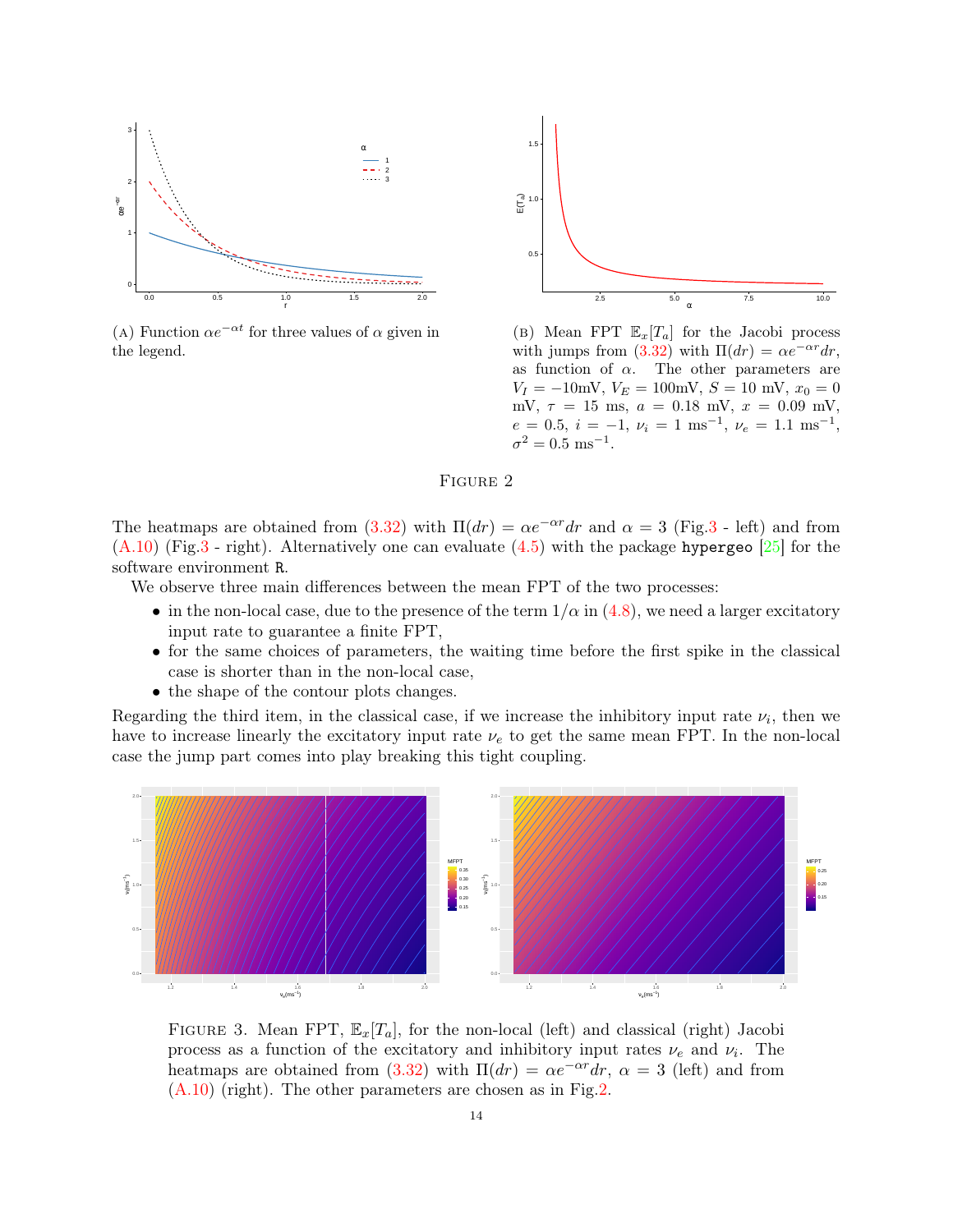<span id="page-14-0"></span>

(A)  $\mathbb{E}_x[T_a]$  as a function of  $\sigma^2$  for the Jacobi process with jumps with infinitesimal generator [\(4.2\)](#page-12-2) for different values of the ratio  $\lambda/\mu$  given in the legend, using [\(3.32\)](#page-10-1). In the plot  $\alpha = 3, \tau = 15$ ms,  $a = 0.18$  mV,  $x = 0.09$  mV,  $\nu_e = 2.1$  ms<sup>-1</sup>.



(B) We consider the effect of  $\alpha$  in the case  $\lambda \sim \mu$ . All curves are plotted as function of  $\sigma^2$  to meet assumption  $(4.4)$ , and this is the reason why some lines stop before others.

#### Figure 4

Fig[.4](#page-14-0) plots the mean FPT of the Jacobi process with jumps with infinitesimal generator [\(4.2\)](#page-12-2) as a function of  $\sigma^2$ . As in the classical Jacobi model,  $\mathbb{E}_x[T_a]$  decreases as  $\sigma^2$  increases. This result is generally explained noting that an increase of variability facilitates the boundary crossing.

Since a closed form formula for the variance of  $T_a$  is not available, it is natural to look at the asymptotic variance of the process X to study the role of  $\sigma^2$ . From [\(3.7\)](#page-5-3) and [\(3.8\)](#page-5-2) we calculate the asymptotic variance of X,  $Var(X_\infty)$ , as

$$
\begin{split} \text{Var}(X_{\infty}) &= \beta[p_2] - \beta[p_1]^2 = \\ &= \frac{\sigma^4 \left(\mu - \frac{1}{1+\alpha}\right) + \sigma^2 \left(\mu - \frac{1}{1+\alpha}\right) \left(\mu - \frac{1}{2+\alpha}\right) - \mu^2 - \frac{1}{(1+\alpha)^2} + \frac{2\mu\lambda^2}{1+\alpha} - \frac{\mu^2 \sigma^2}{\lambda} - \frac{\sigma^2}{\lambda(1+\alpha)^2} + \frac{2\lambda\mu\sigma^2}{1+\alpha}}{\lambda^2 + \lambda\sigma^2} \end{split}
$$

and one can get that the derivative with respect to  $\sigma^2$  is positive. Then  $\text{Var}(X_\infty)$  increases with  $\sigma^2$ and the variability usually favors the crossing of the threshold, explaining the result of Fig[.4.](#page-14-0)

As a final remark, we look at the blue solid curve in Fig[.4](#page-14-0) (A). All the curves are obtained keeping fixed  $\nu_e = 2.1 \text{ ms}^{-1}$  and changing  $\nu_i$  (0.1; 1.5; 1.9 ms<sup>-1</sup>) to get different ratios  $\lambda/\mu$ , as it is usually done in the classical case. The blue solid curve is obtained in the case of a very weak inhibition  $\nu_i = 0.1 \text{ ms}^{-1}$ , that is the reason why the mean FPT is smaller and the behavior is different from the other two cases. We observe in Fig[.4](#page-14-0) (B) that the presence of the jump part compensates the absence of the inhibitory inputs, increasing the waiting time before the neuronal spike.

In Fig[.5,](#page-15-0) we compare the firing rate, that is here the reciprocal of  $\mathbb{E}_x[T_a]$ , for the classical and the non-local Jacobi processes for the same choices of the common parameters. In the classical case a strong excitation rate  $\nu_e$  produces an intense activity of the neuron that grows linearly with  $\nu_e$ . In the non-local case the value of the firing rate is almost halved and shows a sub-linear growth with respect to  $\nu_e$ .

In Fig[.5](#page-15-0) the vertical lines indicate the threshold regimes for the two dynamics, separating the subthreshold on the left from the suprathreshold on the right. We have used three colors to highlight the intervals of sub and suprathreshold for the two processes. We observe that the difference between the two firing rates is smaller in the subthreshold regime, whereas the gap increases in the suprathreshold regime where the dynamics of the classical Jacobi is mainly driven by the drift component, especially being  $\nu_i$  much smaller than  $\nu_e$ . Moreover, numerical evidences suggest that the firing rate for the Jacobi process with jumps saturates, differently from the classical one (at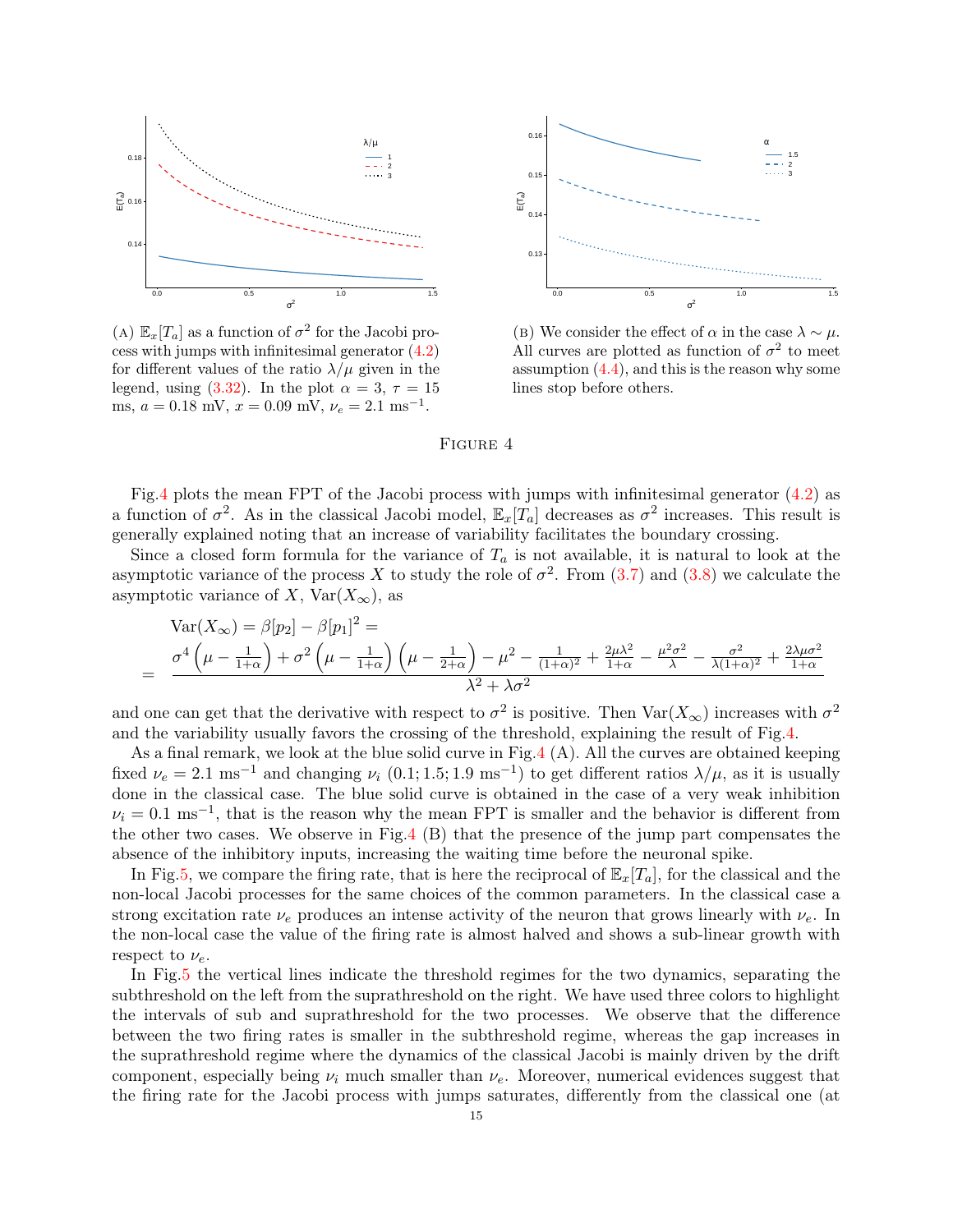<span id="page-15-0"></span>least for this range of parameters). A similar kind of saturation is observed in the classical case, but only in the presence of a non-zero refractory period, see for instance Fig.2 of [\[34\]](#page-19-16).



FIGURE 5. Firing rate  $1/\mathbb{E}_x[T_a]$  for classical and non-local Jacobi processes as function of the excitatory input rate  $\nu_e$ . Curves are obtained from [\(3.32\)](#page-10-1) and [\(A.10\)](#page-17-0) for  $x = 0.09$  mV,  $a = (S_0 - V_I)/(V_E - V_I) = 0.75$  mV,  $\alpha = 3$ ,  $\nu_i = 0.2$  ms<sup>-1</sup>,  $\tau = 5$  ms,  $e = 0.2$ ,  $i = -0.2$ ,  $\mu_e = e\nu_e$ ,  $\mu_i = i\nu_i$ ,  $\sigma^2 = 0.1$  ms<sup>-1</sup>. The firing rate is reduced by the downward jumps. The vertical lines indicate the threshold regimes for the two dynamics, separating the subthreshold and the suprathreshold regimes. The blue region corresponds to subthreshold regime for both processes, the red one corresponds to subthreshold for the non-local and suprathreshold for the classical Jacobi process and finally the yellow area represents suprathreshold regime for both processes.

Then, in the case of a strong excitatory input, the presence of the jump part can contribute to reduce the firing rate. We stress that we choose incoming input parameters that are up to 10 times stronger than those of an healthy neuron, see for instance physiological parameter values chosen in [\[31\]](#page-19-3), to illustrate instances in which anomalous behaviors arise. We speculate, that one can refine this model to describe a pharmacological treatment of neurons whose activity is too intense, like in epileptic seizures or eventually to model the effect of drug consumption.

4.1.1. Example: A special case. Let us consider the previous example in the special case of an input dependent distribution  $\overline{\Pi}$ , in particular let, with  $\delta = \mu - 1$ ,  $\overline{\Pi}(r) = e^{-\delta r}$ ,  $r > 0$ , and,  $\sigma^2 = 1$ .

Let  $\delta > 1$  and consider the integro-differential operator  $\mathbb{J}_{\delta}$  given by  $(4.2)$  for  $\alpha = \delta$ . One gets that in this case  $\hbar = 1/\delta$  and

(4.9) 
$$
\phi(u) = u + 2\left(\mu - \frac{1}{u + \mu - 1}\right) - 1 = \frac{(u + \mu)(u + \mu - 2)}{u + \mu - 1}.
$$

Since  $\mu = \delta + 1 > 2$ ,  $\phi(0) = \frac{\mu(\mu - 2)}{\mu - 1} > 0$ , the required assumption [\(3.5\)](#page-4-5) is satisfied.

In this case, the distribution Π being dependent on the incoming excitatory inputs, we have that the contribution of the jump part reduces as  $\nu_e$  increases. This means that if the excitatory input is strong then the neuron fires with a weak contrast of the jump part, whereas if the input is weak and the potential is far from the threshold then the jump component tends to make the neuron silent. This behavior avoids unnecessary spikes and enhances the information transmission. This case may describe the situation in which inhibitory neurons inside the network, that are regulatory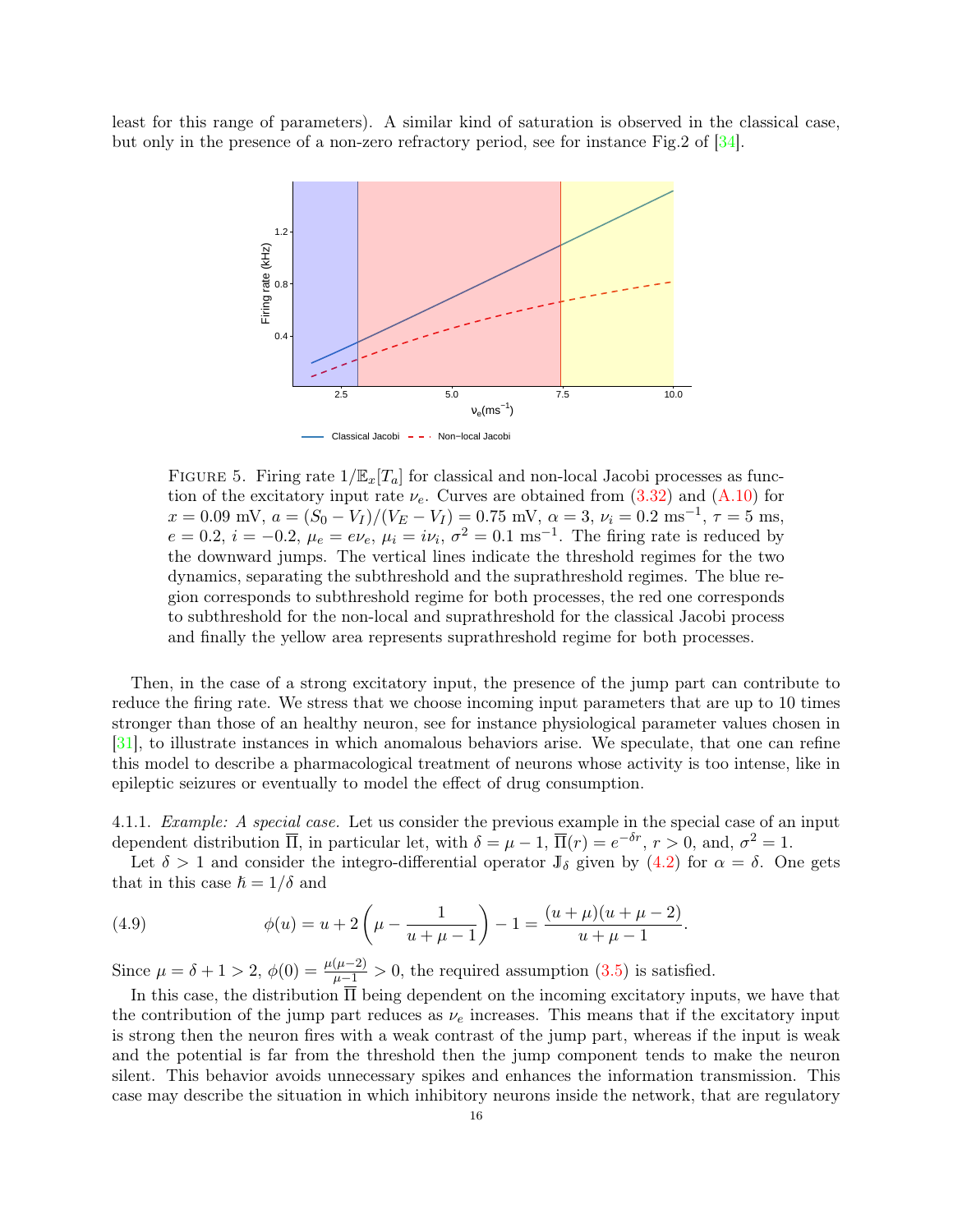for the neuron activity, are not able to oppose to an increment in the excitatory inputs that may lead to an excessive spiking activity of the neuron under study.

On the contrary, if one wants to extend the model to address a pharmacological treatment of neurons whose activity is too intense we suggest to choose some jump distribution that depends on the inverse of  $\mu$  or in general a heavy-tailed distribution that favors the large jumps reducing consistently the firing activity.

As a future work we plan to investigate the effects of other distributions of the jumps, with special attention to heavy-tailed distributions that favors large jumps. Moreover it would be interesting to add also upward jumps to the model and investigate the case of a signal dependent noise as in [\[22\]](#page-18-22),[\[32\]](#page-19-17) and [\[34\]](#page-19-16), to study the possible role of the inhibitory jumps in improving the information transmission through a coherence resonance between the input and the output.

<span id="page-16-1"></span>APPENDIX A. LAPLACE TRANSFORM OF  $T_a$  for the classical Jacobi process

<span id="page-16-0"></span>Let  $Y = (Y_t)_{t \geq 0}$  be the Jacobi process with infinitesimal moments

(A.1) 
$$
A_1 = -\lambda y + \mu
$$
,  $A_2 = \sigma^2 y (1 - y)$ ,

with  $\mu > \sigma^2/2$  to ensure that 0 is an entrance boundary [\[19\]](#page-18-23). For sake of completeness, we recall the expression of the Laplace transform of its first passage time along with its proof, which can be found in [\[31\]](#page-19-3).

**Proposition A.1.** Let  $0 \le y \le a \le 1$ , the Laplace transform of the first passage time

$$
(A.2) \t\t T_a = \inf\{t > 0; Y_t \geqslant a\}
$$

of the Jacobi process [\(A.1\)](#page-16-1) is given by

<span id="page-16-5"></span>(A.3) 
$$
\mathbb{E}_y[e^{-qT_a}\mathbb{I}_{\{T_a<\infty\}}] = \frac{{}_2F_1(\kappa(q),\theta(q);\gamma;y)}{{}_2F_1(\kappa(q),\theta(q),\gamma;S)},
$$

where  $k(q)$ ,  $\theta(q)$  and  $\gamma$  are solution of the system

(A.4) 
$$
\kappa(q) + \theta(q) + 1 = \frac{2\lambda}{\sigma^2}, \quad \kappa(q)\theta(q) = \frac{2q}{\sigma^2} \quad and \quad \gamma = \frac{2\mu}{\sigma^2}.
$$

*Proof.* Writing  $\Phi_q(y) := \mathbb{E}_y[e^{-qT_a}\mathbb{I}_{\{T_a < \infty\}}], \Phi_q$  satisfies the following Siegert's equation, see [\[14\]](#page-18-24),

<span id="page-16-2"></span>(A.5) 
$$
\frac{1}{2}\sigma^2 y(1-y)\frac{\partial^2 \Phi_q(y)}{\partial y^2} - (\lambda y - \mu)\frac{\partial \Phi_q(y)}{\partial y} = q\Phi_q(y)
$$

with initial conditions  $\Phi_q(a) = 1$  and  $\Phi_q(y) < \infty, \forall y$ . We can rewrite [\(A.5\)](#page-16-2) as

<span id="page-16-3"></span>(A.6) 
$$
y(1-y)\frac{\partial^2 \Phi_q(y)}{\partial y^2} + \left[\gamma - (\kappa + \theta + 1)y\right]\frac{\partial \Phi_q(y)}{\partial y} - \kappa \theta \Phi_q(y) = 0
$$

where

(A.7) 
$$
\kappa + \theta + 1 = 2\lambda/\sigma^2
$$
,  $\kappa\theta = 2q/\sigma^2$  and  $\gamma = 2\mu/\sigma^2$ .

We note that  $(A.6)$  is the hypergeometric differential equation whose general solution is

<span id="page-16-4"></span>(A.8) 
$$
\Phi_q(y) = C_{1,2} F_1(\kappa(q), \theta(q); \gamma; y) + C_2 y^{1-\gamma} {}_2F_1(\kappa(q) + 1 - \gamma, \theta(q) + 1 - \gamma; 2 - \gamma; y),
$$

where  ${}_2F_1$  denotes the Gaussian hypergeometric function, see [\[1,](#page-18-20) p. 562].

To determine the constants  $C_1$  and  $C_2$ , we recall the recursive relation for the moments  $\mathbb{E}[T^n]$ , see [\[14\]](#page-18-24), namely

(A.9) 
$$
\frac{1}{2}\sigma^2 y (1-y) \frac{\partial^2 \mathbb{E}[T^n]}{\partial y^2} - (\lambda y - \mu) \frac{\partial \mathbb{E}[T^n]}{\partial y} = -n \mathbb{E}[T^{n-1}], \quad n = 1, 2, ...,
$$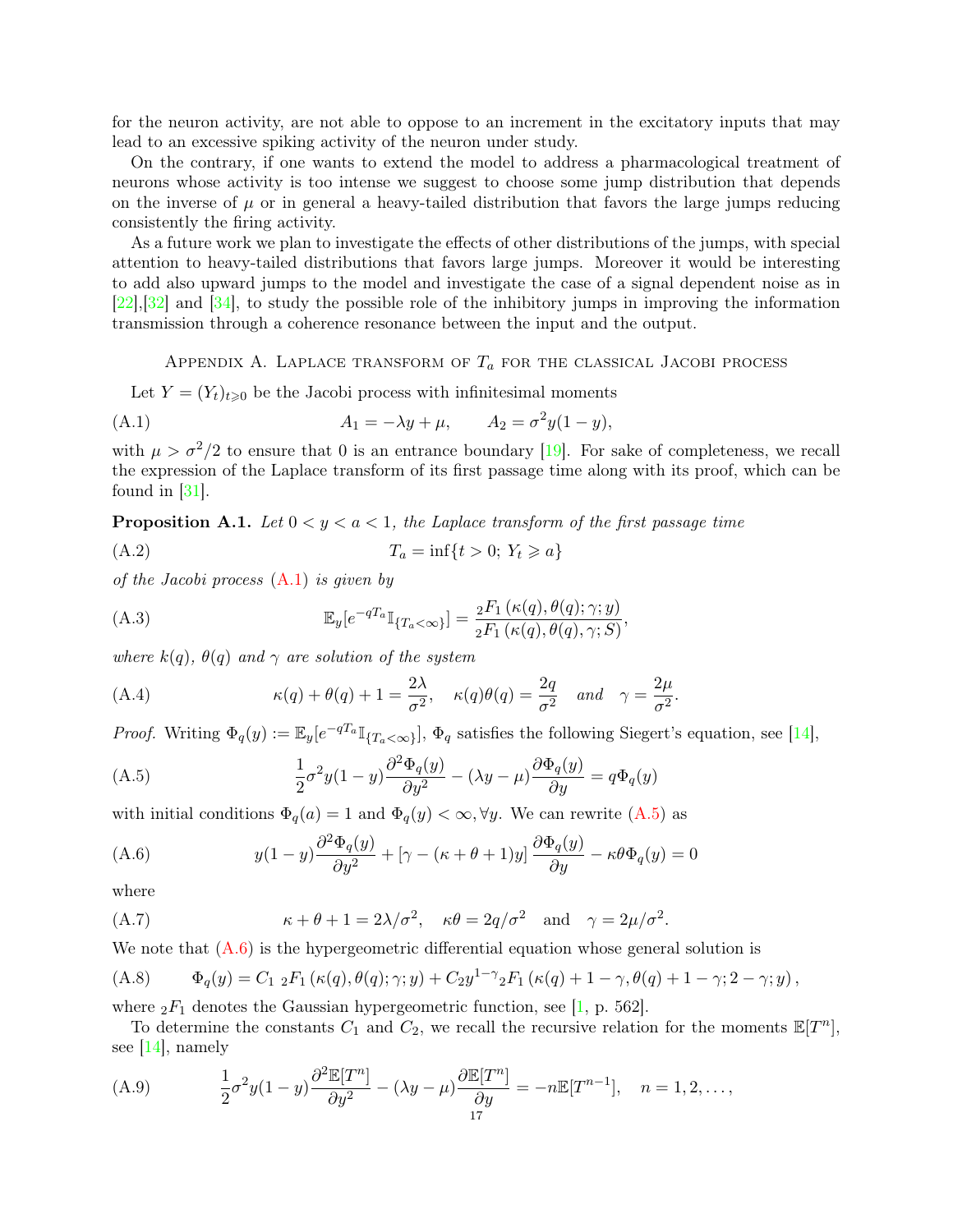with  $\mathbb{E}[T^0] = 1$  and  $\mathbb{E}[T^n] = 0$  for  $y = a$  and  $n \ge 1$ . The solution for  $n = 1$ , found in [\[31\]](#page-19-3), coincides with the one obtained deriving [\(A.8\)](#page-16-4) only for  $C_2 = 0$ . Finally, from the initial condition  $\Phi_q(a) = 1$ , we get that  $C_1 = ({}_2F_1(\kappa(q), \theta(q), \gamma; a))^{-1}$ . Expression [\(A.3\)](#page-16-5) follows from [\(A.8\)](#page-16-4) for  $C_2 = 0$  and  $C_1 = ({}_2F_1(\kappa(q), \theta(q), \gamma; a))^{-1}$  with

<span id="page-17-0"></span>
$$
\kappa(q) = \frac{2q}{\theta(q)\sigma^2}, \qquad \overline{\lambda} = \frac{\lambda}{\sigma^2} - \frac{1}{2}
$$

and

$$
\theta(q) = \frac{2\lambda - \sigma^2 \pm \sqrt{(\sigma^2 - 2\lambda)^2 - 8q\sigma^2}}{2\sigma^2} = \bar{\lambda} \pm \sqrt{\left|\bar{\lambda}^2 - \frac{2q}{\sigma^2}\right|} \left(\mathbb{I}_{\{q \leq \frac{\sigma^2 \bar{\lambda}^2}{2}\}} + i\mathbb{I}_{\{q \geq \frac{\sigma^2 \bar{\lambda}^2}{2}\}}\right).
$$

Finally to guarantee that  $T_a$  is finite we assume that  $\mu > \sigma^2/2$  and which, due to condition [\(3.3\)](#page-4-0), entails that  $\overline{\lambda} \geqslant 0$ .

From  $(A.3)$  one gets that the first moment of  $T_a$  is, see [\[17\]](#page-18-3), [\[31\]](#page-19-3),

(A.10) 
$$
\mathbb{E}_{y}[T_{a}] = \frac{1}{\mu} \sum_{n=0}^{\infty} \frac{\left(\frac{2\lambda}{\sigma^{2}}\right)_{n}}{\left(\frac{2\mu}{\sigma^{2}} + 1\right)_{n}} \frac{a^{n+1} - y^{n+1}}{n+1}
$$
\n(A.11) 
$$
= \frac{1}{\mu} \left(\frac{E}{\sigma^{2}} \left(1 + \frac{2\lambda}{\sigma^{2}} + \frac{2\mu}{\sigma^{2}}\right)_{n} e^{-\frac{E}{\sigma^{2}} \left(1 + \frac{2\lambda}{\sigma^{2}} + \frac{2\mu}{\sigma^{2}}\right)} e^{-\frac{E}{\sigma^{2}} \left(1 + \frac{2\lambda}{\sigma^{2}} + \frac{2\mu}{\sigma^{2}}\right)} e^{-\frac{E}{\sigma^{2}} \left(1 + \frac{2\lambda}{\sigma^{2}} + \frac{2\mu}{\sigma^{2}}\right)} e^{-\frac{E}{\sigma^{2}} \left(1 + \frac{2\lambda}{\sigma^{2}} + \frac{2\mu}{\sigma^{2}}\right)} e^{-\frac{E}{\sigma^{2}} \left(1 + \frac{2\lambda}{\sigma^{2}} + \frac{2\mu}{\sigma^{2}}\right)} e^{-\frac{E}{\sigma^{2}} \left(1 + \frac{2\lambda}{\sigma^{2}} + \frac{2\mu}{\sigma^{2}}\right)} e^{-\frac{E}{\sigma^{2}} \left(1 + \frac{2\lambda}{\sigma^{2}} + \frac{2\mu}{\sigma^{2}}\right)} e^{-\frac{E}{\sigma^{2}} \left(1 + \frac{2\lambda}{\sigma^{2}} + \frac{2\mu}{\sigma^{2}}\right)} e^{-\frac{E}{\sigma^{2}} \left(1 + \frac{2\lambda}{\sigma^{2}} + \frac{2\mu}{\sigma^{2}}\right)} e^{-\frac{E}{\sigma^{2}} \left(1 + \frac{2\lambda}{\sigma^{2}} + \frac{2\mu}{\sigma^{2}}\right)} e^{-\frac{E}{\sigma^{2}} \left(1 + \frac{2\lambda}{\sigma^{2}} + \frac{2\mu}{\sigma^{2}}\right)} e^{-\frac{E}{\sigma^{2}} \left(1 + \frac{2\lambda}{\sigma^{2}} + \frac{2\mu}{\sigma^{2}}\right)} e^{-\frac{E}{\sigma^{2}} \left(1 + \frac{2\lambda}{\sigma^{2}} + \frac{2\mu}{\sigma^{2}}\right)}
$$

(A.11) 
$$
= \frac{1}{\mu} \left( {}_{3}F_{2} \left( 1, 1, \frac{2\lambda}{\sigma^{2}}; 2, \frac{2\mu}{\sigma^{2}}; a \right) a - {}_{3}F_{2} \left( 1, 1, \frac{2\lambda}{\sigma^{2}}; 2, \frac{2\mu}{\sigma^{2}}; x \right) x \right).
$$

## Appendix B.

<span id="page-17-1"></span>**Proposition B.1.** Under the condition  $\frac{\sigma^2}{2} < \mu - \frac{1}{\alpha}$  $\frac{1}{\alpha}$ , the first moment of  $T_a$  for the Jacobi process with jumps with generator  $(4.2)$  is:

<span id="page-17-3"></span>
$$
\mathbb{E}_x[T_a] = \frac{2\sigma^2(\alpha+1)}{2\alpha\mu - \alpha\sigma^2 + 2\mu - \sigma^2 - 1} \left( {}_4F_3(1, 1, 2\overline{\lambda} + 1; 2, k_+ + 1, k_- + 1; a) a \right)
$$
\n(B.1)  
\n
$$
- {}_4F_3(1, 1, 2\overline{\lambda} + 1; 2, k_+ + 1, k_- + 1; x)x
$$

where

<span id="page-17-2"></span>(B.2) 
$$
k_{\pm} = \frac{\alpha \sigma^2 + 2\mu - 2\sigma^2 \pm \sqrt{(\alpha \sigma^2 + 2\mu - 2\sigma^2)^2 - 4\sigma^2 (2\alpha \mu - 2\sigma^2 \alpha - 1)}}{2\sigma^2}
$$

*Proof.* For  $h = 1/\alpha$ ,  $\alpha \ge 1$ , the function  $\phi$  in [\(4.3\)](#page-12-5) can be written as

(B.3) 
$$
\phi(u) = \frac{(u+k_+)(u+k_-)}{\sigma^2(u+\alpha)}
$$

with  $k_+$  and  $k_-$  defined in [\(B.2\)](#page-17-2). This implies that

(B.4) 
$$
W_{\phi}(n+2) = \frac{1}{\sigma^2} \frac{(k_{+}+1)_{n+1}(k_{-}+1)_{n+1}}{(\alpha+1)_{n+1}}.
$$

Using that  $(k_{\pm} + 1)_{n+1} = (k_{\pm} + 1)(k_{\pm} + 2)_n$  and  $(3.32)$ , one gets that

(B.5) 
$$
\mathbb{E}_x[T_a] = \frac{2(\alpha+1)}{(k_+ + 1)(k_- + 1)} \sum_{n=0}^{\infty} \frac{(1)_n (1)_n (2\bar{\lambda}+1)_n (\alpha+2)_n}{(2)_n (k_+ + 2)_n (k_- + 2)_n} \frac{a^{n+1} - x^{n+1}}{n!}.
$$

Finally, simple algebra yields that

$$
\frac{2(\alpha+1)}{(k_{+}+1)(k_{-}+1)} = \frac{2\sigma^{2}(\alpha+1)}{2\alpha\mu - \alpha\sigma^{2} + 2\mu - \sigma^{2} - 1}
$$

which proves  $(B.1)$ .

.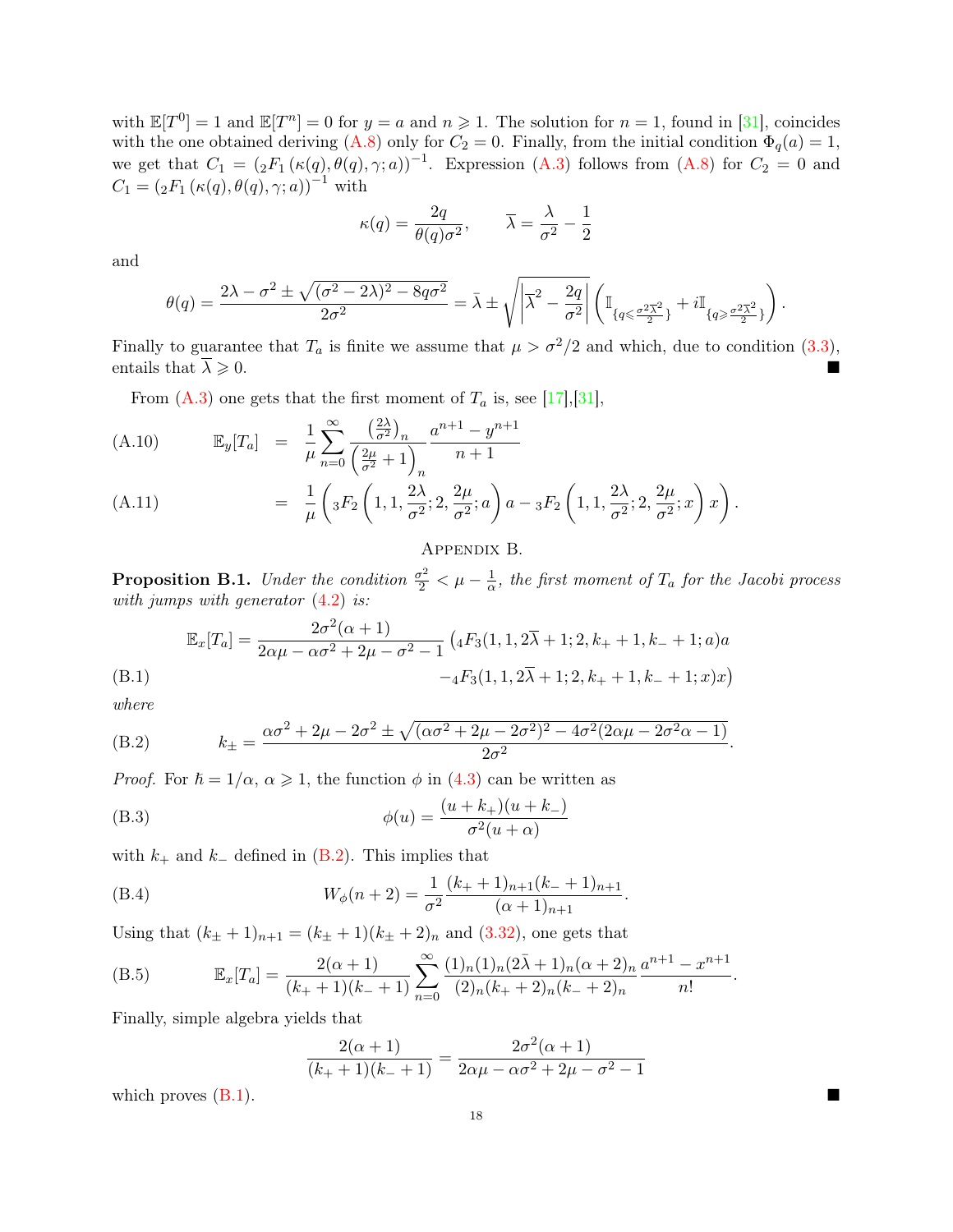#### **REFERENCES**

- <span id="page-18-20"></span>[1] M. Abramowitz and I.A. Stegun. Handbook of Mathematical Functions: With Formulas, Graphs, and Mathematical Tables. Applied mathematics series, Dover Publications, 1965.
- <span id="page-18-19"></span>[2] L.U. Ancarani and G. Gasaneo. Derivatives of any order of the Gaussian hypergeometric function  $2F1(a, b, c; z)$ with respect to the parameters a,b and c. J. Phys. A: Math. Theor.,  $42(39):395208, 2009$ .
- <span id="page-18-13"></span>[3] T. Barta and L. Kostal. The effect of inhibition on rate code efficiency indicators. PLOS Computational Biology, 15(12):e1007545, 2019.
- <span id="page-18-14"></span>[4] T. Barta and L. Kostal. Regular spiking in high-conductance states: The essential role of inhibition. Phys. Rev. E, 103(2):022408, 2021.
- <span id="page-18-12"></span>[5] R. F. Bass. Adding and subtracting jumps from Markov processes. Trans. Amer. Math. Soc. 255, 363-376, 1979.
- <span id="page-18-16"></span>[6] D. Bakry, I. Gentil, and M. Ledoux. Analysis and geometry of Markov diffusion operators, volume 348 of Grundlehren der Mathematischen Wissenschaften. Springer, Cham, 2014.
- <span id="page-18-18"></span>[7] A. Benveniste, and J. Jacod. Systémes de Lévy des processus de Markov. Inventiones mathematicae, 21: 183–198, 1973.
- [8] J. Bertoin. Subordinators: examples and applications. In Lectures on probability theory and statistics (Saint-Flour, 1997), volume 1717 of Lecture Notes in Math., pages 1–91. Springer, Berlin, 1999.
- <span id="page-18-2"></span>[9] J. Bauermann and B. Lindner. Multiplicative noise is beneficial for the transmission of sensory signals in simple neuron models. Biosystems, 178:25–31, 2019.
- <span id="page-18-0"></span>[10] P. Cheridito, P. Patie, A. Srapionyan, and A. Vaidyanathan. On non-local ergodic jacobi semigroups: spectral theory, convergence-to-equilibrium and contractivity. Journal de l'Ecole Polytechnique-Mathématiques, 8:331-378, 2021.
- <span id="page-18-6"></span>[11] M. Choi and P. Patie, Analysis of non-reversible Markov chains via similarity orbits, Combinatorics, Probability and Computing, 29(4):508–536 , 2020.
- [12] C. Cuchiero, M. Larsson, and S. Svaluto-Ferro. Polynomial jump-diffusions on the unit simplex. Ann. Appl. Probab., 28(4):2451–2500, 2018.
- <span id="page-18-17"></span>[13] G. Da Prato. An introduction to infinite-dimensional analysis. Universitext. Springer-Verlag, Berlin, 2006.
- <span id="page-18-24"></span>[14] D.A. Darling and A.J.F. Siegert. The First Passage Problem for a Continuous Markov Process. Ann. Math. Statist., 24(4):624–639, 1953.
- <span id="page-18-1"></span>[15] P. Dayan, and L.F- Abbott. Theoretical Neuroscience: Computational And Mathematical Modeling of Neural Systems. Massachusetts Institute of Technology Press, 2005.
- <span id="page-18-10"></span>[16] F. Delbaen and H. Shirakawa. An interest rate model with upper and lower bounds. Asia-Pacific Financial Markets, 9(3):191–209, 2002.
- <span id="page-18-3"></span>[17] G. D'Onofrio, M. Tamborrino and P. Lansky. The Jacobi diffusion process as a neuronal model. Chaos, 28(10):103119, 2018.
- <span id="page-18-15"></span>[18] G. D'Onofrio, P. Lansky and M. Tamborrino. Inhibition enhances the coherence in the Jacobi neuronal model. Chaos, Solitons & Fractals, 128:108–113, 2019.
- <span id="page-18-23"></span>[19] J. Forman and M. Sorensen. The Pearson Diffusions: A Class of Statistically Tractable Diffusion Processes. Scandinavian Journal of Statistics, 35(3):438–465, 2008.
- <span id="page-18-4"></span>[20] M.T. Giraudo and L. Sacerdote. Jump-Diffusion processes as models for neuronal activity. Biosystems, 40(1- 2):75–82, 1997.
- <span id="page-18-11"></span>[21] C. Gourieroux and J. Jasiak. Multivariate Jacobi process with application to smooth transitions. J. Econometrics, 131(1-2):475–505, 2006.
- <span id="page-18-22"></span>[22] P.E. Greenwood and P. Lansky. Optimum signal in a simple neuronal model with signal-dependent noise. Biol Cybern, 92(3):199-205, 2005.
- <span id="page-18-8"></span>[23] R. C. Griffiths, P. A. Jenkins, and D. Spanò. Wright–Fisher diffusion bridges. Theoretical Population Biology, 122:67 – 77, 2018. Paul Joyce.
- <span id="page-18-7"></span>[24] R. C. Griffiths and D. Spanó. Diffusion processes and coalescent trees. In Probability and mathematical genetics, volume 378 of London Math. Soc. Lecture Note Ser., pages 358–379. Cambridge Univ. Press, Cambridge, 2010.
- <span id="page-18-21"></span>[25] K. S. Hankin. Hypergeo: The Gauss Hypergeometric Function, R Package Version 1.2-13, available at https://CRAN.R-project.org/ package=hypergeo, 2016.
- <span id="page-18-9"></span>[26] T. Huillet. On Wright–Fisher diffusion and its relatives. Journal of Statistical Mechanics: Theory and Experiment, 2007(11):P11006, 2007.
- <span id="page-18-5"></span>[27] P. Jahn, R.W. Berg, J. Hounsgaard and S. Ditlevsen. Motoneuron membrane potentials follow a time inhomogeneous jump diffusion process. J Comput Neurosci., 31(3):563–579, 2011.
- [28] R. Koekoek and R. F. Swarttouw. The Askey-scheme of hypergeometric orthogonal polynomials and its qanalogue, 1998.